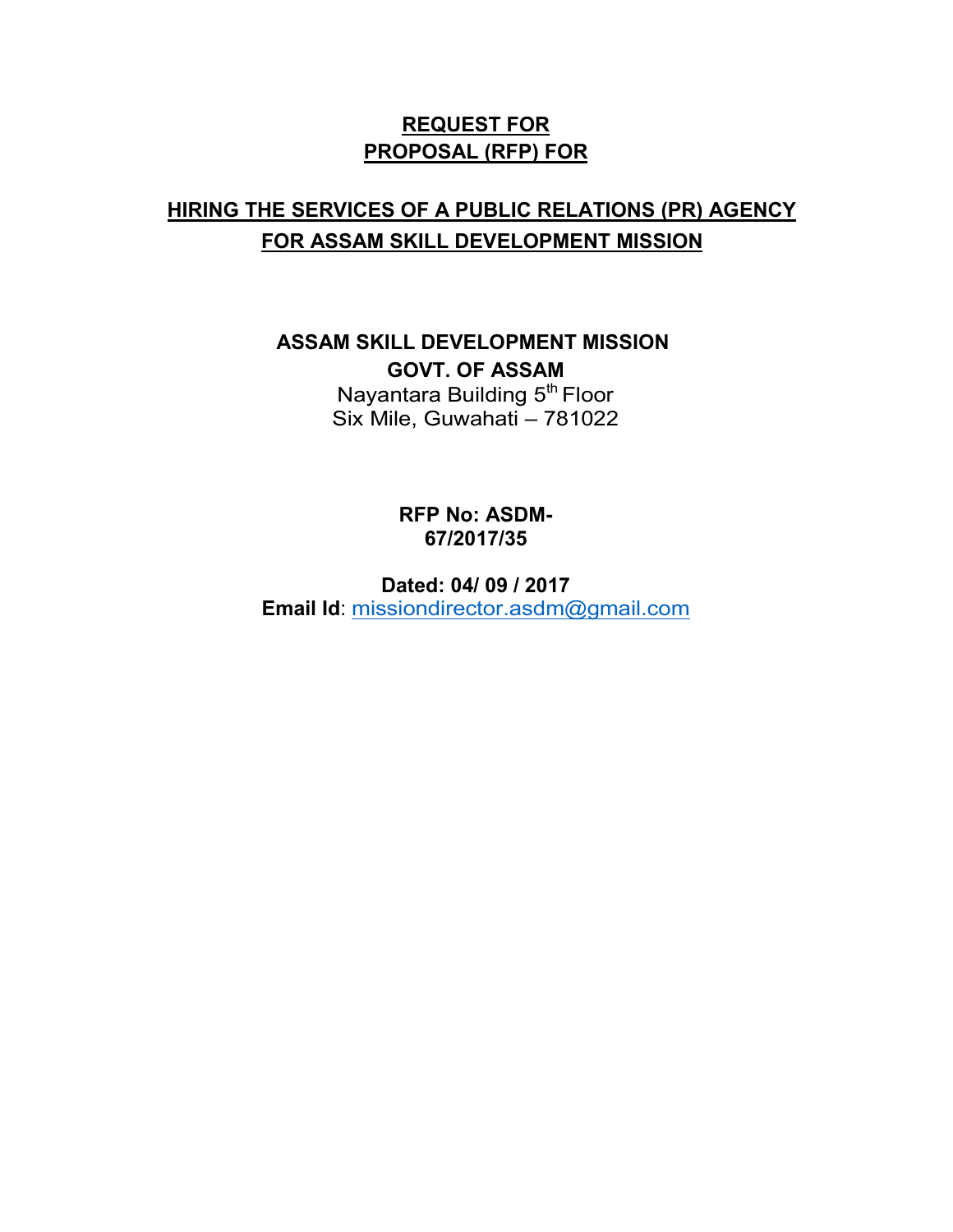### **NOTICE INVITING PROPOSALS**

Assam Skill Development Mission is implementing the Assam Skill Development Programme in mission mode with a target of training the youth of Assam in the Financial Year 2017-18 in short-term modular courses.

This RFP is for hiring the services of a PR Agency for Assam Skill Development Mission (ASDM) to perform the tasks as specified in the Terms of Reference and relevant sections of the RFP.

Proposals are invited from agencies which would be interested in partnering with Assam Skill Development Mission (ASDM) for the said purpose. The last date for receipt of proposals is 03.10.2017 till 5 P.M.

The Request for Proposal ASDM-67/2017/35 document is available at our website:

http://www.asdm.assam.gov.in

Proposals may be sent to the undersigned at the below mentioned address:

Mission Director Assam Skill Development Mission Nayantara Building 5th Floor, Six Mile Guwahati – 781022 Email: missiondirector.asdm@gmail.com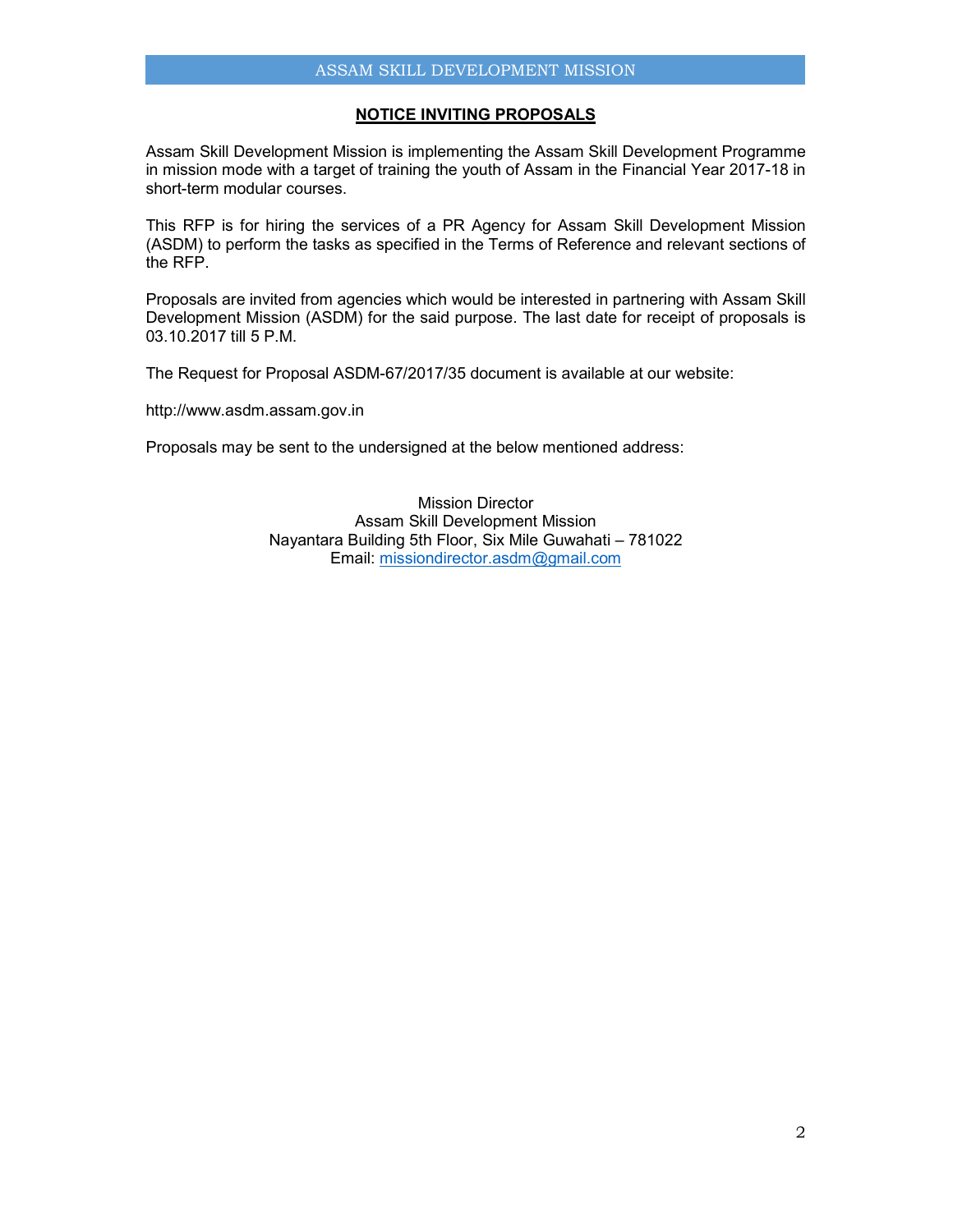## **SCHEDULE OF ACTIVITIES**

|   | S. No. Milestone                        | <b>Dates</b>                                    |
|---|-----------------------------------------|-------------------------------------------------|
|   | <b>Issue of RFP</b>                     | 04.09.2017                                      |
| 2 | <b>Pre Bid Meeting</b>                  | 11.09.2017                                      |
| 3 | <b>Proposal Submission Last Date</b>    | 03.10.2017 till 5 pm                            |
|   | Opening of Technical Bid                | To be intimated later                           |
| 5 | Opening of Financial Bid                | To be intimated later                           |
| 6 | Letter of Invitation to selected Agency | To be intimated later                           |
|   | Signing of Agreement (Tentative)        | To be intimated later                           |
| R | <b>Commencement of Work</b>             | Within Five days of<br>signing of the Agreement |

Important Notes:

• ASDM reserves the right to amend any or all conditions of this RFP Document before the last date of submission of proposals, or to change the above schedule at any time, without assigning any reasons.

Contact person for communication: Mission Director

- Assam Skill Development Mission Nayantara Building, 5th Floor Six Mile, Guwahati – 781022 Email: missiondirector.asdm@gmail.com
- In case any applicant fails to submit the original Demand Draft of Earnest Money along with the bid, the Technical Proposal of the applicant shall not be opened. The Demand Draft should be of a Scheduled Commercial Bank drawn in favor of Assam Skill Development Mission, payable at Guwahati.

Mission Director Assam Skill Development Mission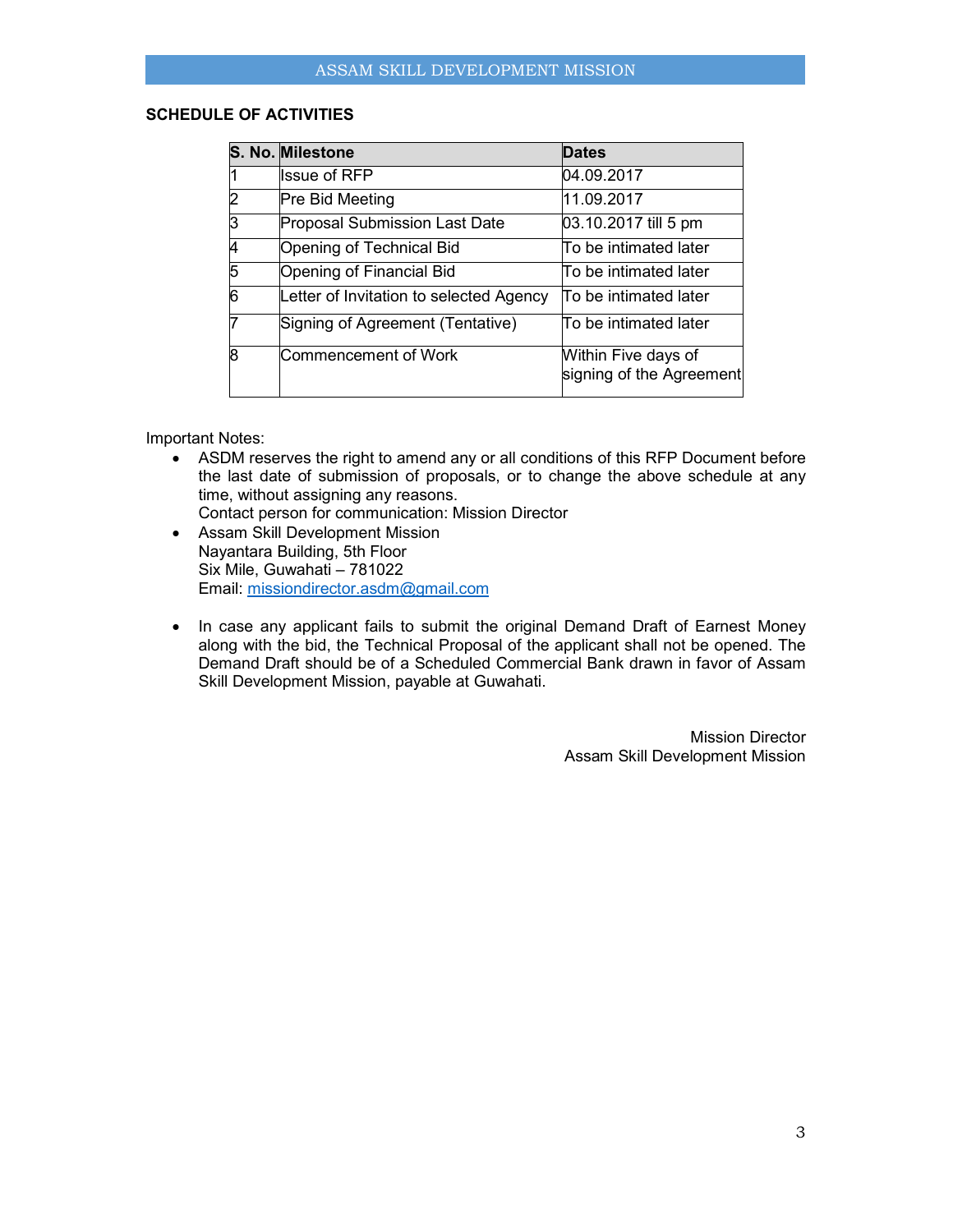#### **DISCLAIMER**

The information contained in this Request for Proposal (RFP) document or subsequently provided to Applicants, whether verbally or in documentary or any other form by or on behalf of the Authority/Client or any of their employees or advisers, is provided to Applicants on the terms and conditions set out in this RFP and such other terms and conditions subject to which such information is provided. This RFP is not an agreement and is neither an offer nor invitation by the Authority/Client to the prospective Applicants or any other person.

The purpose of this RFP is to provide interested parties with information that may be useful to them in the formulation of their Proposals pursuant to this RFP. This RFP includes statements, which reflect various assumptions and assessments arrived at by the Authority/Client in relation to the programme implementation. Such assumptions, assessments and statements do not purport to contain all the information that each Applicant may require. This RFP may not be appropriate for all persons, and it is not possible for the Authority/Client, its employees or advisers to consider the objectives, technical expertise and particular needs of each party who reads or uses this RFP. The assumptions, assessments, statements and information contained in this RFP, may not be complete, accurate, adequate or correct. Each Applicant should, therefore, conduct its own investigations and analysis and should check the accuracy, adequacy, correctness, reliability and completeness of the assumptions, assessments and information contained in this RFP and obtain independent advice from appropriate sources. Information provided in this RFP to the Applicants is on a wide range of matters, some of which depends upon interpretation of law. The information given is not an exhaustive account of statutory requirements and should not be regarded as a complete or authoritative statement of law. The Authority/Client accepts no responsibility for the accuracy or otherwise for any interpretation or opinion on the law expressed herein. The Authority/Client, its employees and advisers make no representation or warranty and shall have no liability to any person including any Applicant under any law, statute, rules or regulations or tort, principles of restitution or unjust enrichment or otherwise for any loss, damages, cost or expense which may arise from or be incurred or suffered on account of anything contained in this RFP or otherwise, including the accuracy, adequacy, correctness, reliability or completeness of the RFP and any assessment, assumption, statement or information contained therein or deemed to form part of this RFP or arising in any way in this Selection Process. The Authority/Client also accepts no liability of any nature whether resulting from negligence or otherwise however caused arising from reliance of any Applicant on the statements contained in this RFP. The Authority/Client may in its absolute discretion, but without being under any obligation to do so, Amend or implement the information, assessment or assumption contained in this RFP.

The issue of this RFP does not imply that the Authority/Client is bound to empanel one or more Applicant(s) or to appoint the Selected Applicants, as the case may be, for the implementation of the programme and the Authority/Client reserves the right to reject all or any of the Proposals without assigning any reasons whatsoever.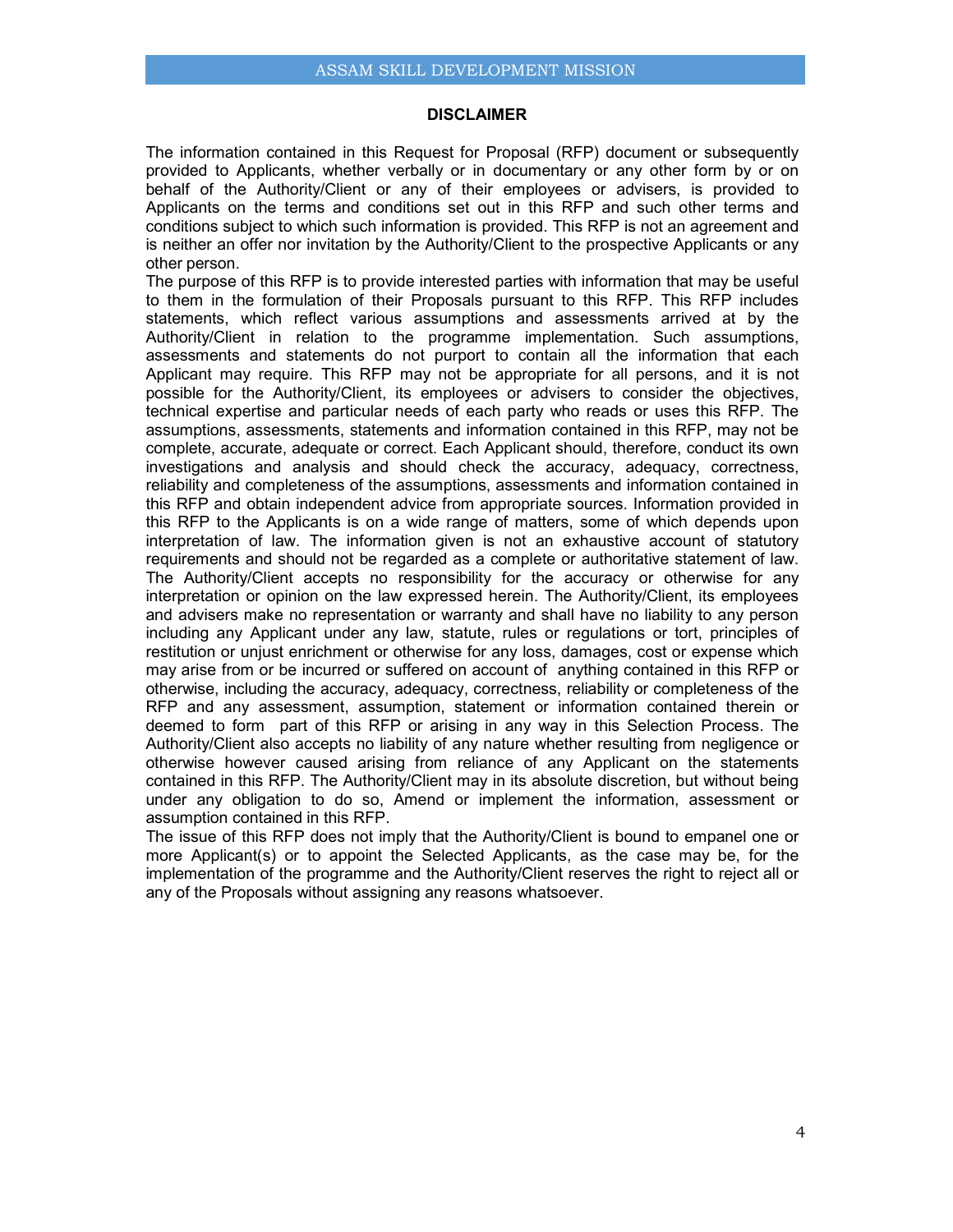## **Section A – Background**

Skill development is imperative to the development of the state of Assam. In view of the national priorities, the state envisages skill development of 10 lakh youth in the next 5 years. The target of 10 lakh has been allocated among the 19 departments:

- 1. Agriculture
- 2. Animal Husbandry & Veterinary
- 3. Education
- 4. Fishery
- 5. Health & Family Welfare
- 6. Horticulture Department
- 7. Industries & Commerce
- 8. Labour Welfare
- 9. Minority Welfare Department
- 10. Panchayat & Rural Dev
- 11. Power
- 12. Public Enterprises
- 13. Public Health Engineering
- 14. Public Works
- 15. Transport
- 16. Tea Tribes
- 17. Tourism Department
- 18. Urban Development Department
- 19. Welfare of Plain Tribes & Backward Classes Department

Assam Skill Development Mission (ASDM)

Towards meeting the above objectives, the Assam Skill Development Mission has been constituted under the chairmanship of the Honorable CM with the vision to:

- i) increase employment opportunities for youth
- ii) reducing outward migration of young talent
- iii) increase per capita income
- iv) empowering the youth through skill development.

## **Key Functions of ASDM:**

- I. Setting up of Annual as well as long-term skilling, targets for the State.
- II. Identifying priority sectors for skilling based on forecasting of future Industrial growth and demand.
- III. Integrating the Skill Development effort in the State with the National Skills Qualification Framework.
- IV. Vetting of all skill training programmes of Govt. Departments as to its efficacy, usefulness, employability, economic viability etc.
- V. Assessment, certification, development of course curriculum of accredited skill training providers of the State.
- VI. Formulation of integrated Skill Development policy for the State on short terms and long term skill plans of the State.
- VII. Registration and accreditation of all skill training providers in the State.
- VIII. Facilitating the creation of additional training capacity in the State.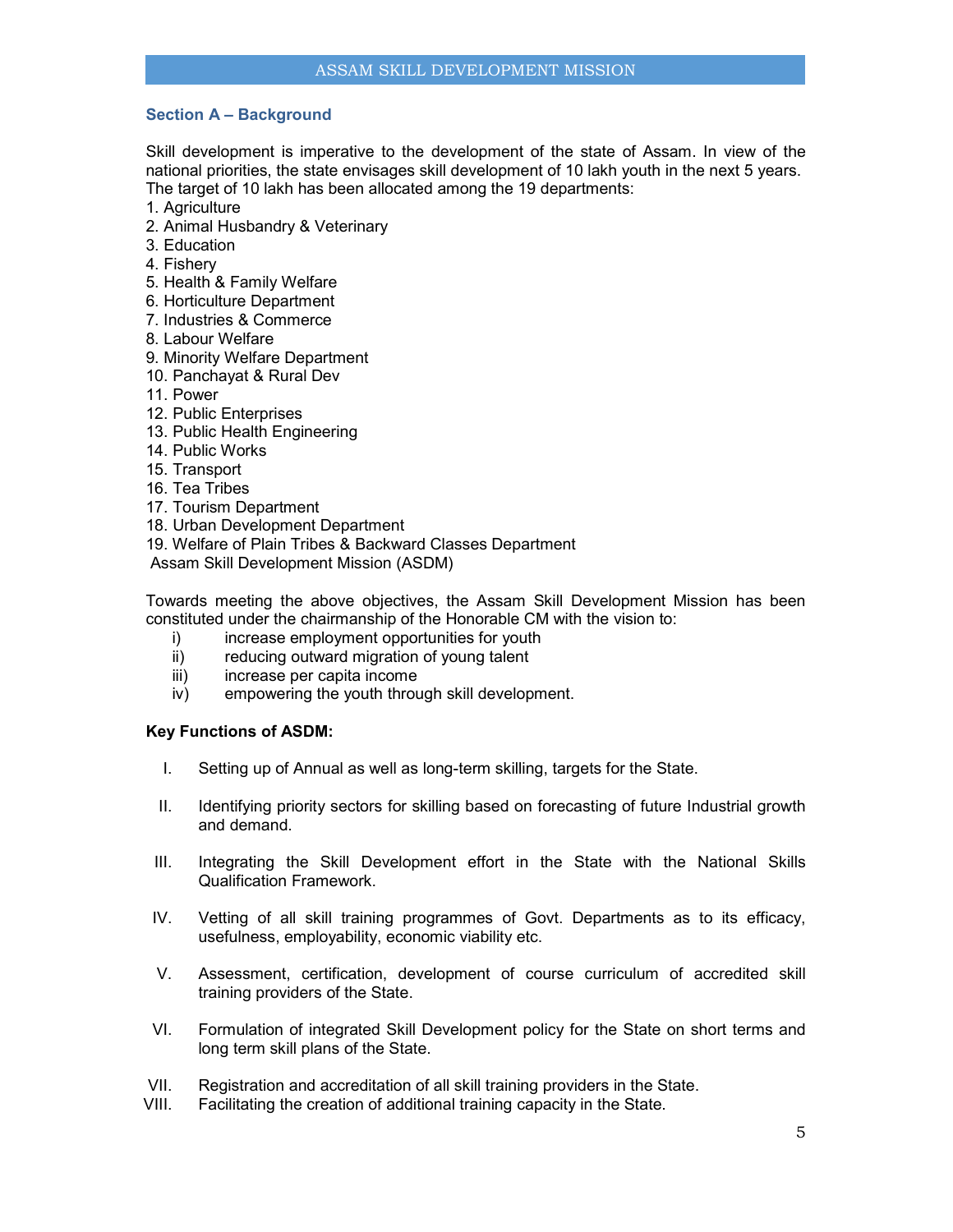- IX. Setting up monitoring and tracking systems to assess the success of existing skill development programmes in the State. A common data-base of all candidates, employers, potential trainees and details of inspection reports and other training institutions shall he set up by the mission through a comprehensive IT portal.
- X. To coordinate activities with other National & Regional Mission for overall holistic development.
- XI. To accept grants of money, securities of property and to undertake and accept management of any endowment consistent with the objectives of the Assam Skill Development Mission.
- XII. To provide guidance and support for efficient planning and implementation, monitoring, evaluation of professional, technical, vocational education and skill development and up gradation in the State of Assam.
- XIII. To prepare annual reports, monthly, quarterly and annual account of the Assam Skill Development Mission.
- XIV. To purchase, hire, take on lease, exchange or otherwise acquire property, both movable and immovable, in pursuance of the objectives of the ASDM.
- XV. To develop a state of the art planning, monitoring and evaluation system based on the latest innovations and technology.
- XVI. To promote and facilitate public-private partnerships in the accomplishment of its objects.
- XVII. To promote and undertake analytical work to continuously improve the planning, implementation, monitoring and evaluation of professional, technical, vocational education and skill development in the State of Assam.
- XVIII. To create duly empowered administrative mechanisms, through such participation as may be deemed necessary, for the achievement of the objects of the ASDM.
- XIX. To establish for the implementation of the schemes/programmes, task forces and other appropriate mechanisms at the State, Divisional, District, Block, Panchayat and village levels, as the case may be, and to delegate necessary powers to enable them to discharge their responsibilities.
- XX. To secure active involvement and participation of academic and research institutions, training institutes and other institutes working for the professional, technical, vocational education and skill development and to provide technical assistance to them for performing tasks entrusted by it for the achievement of the objects of the Mission.
- XXI. To secure constructive and participatory involvement of different stakeholders for the achievement of the Missions objects and for this purpose to establish, formal as well as informal structures.
- XXII. To obtain technical resources support by networking with the existing national and State level academic, training and research institutions, or through establishment of new ones.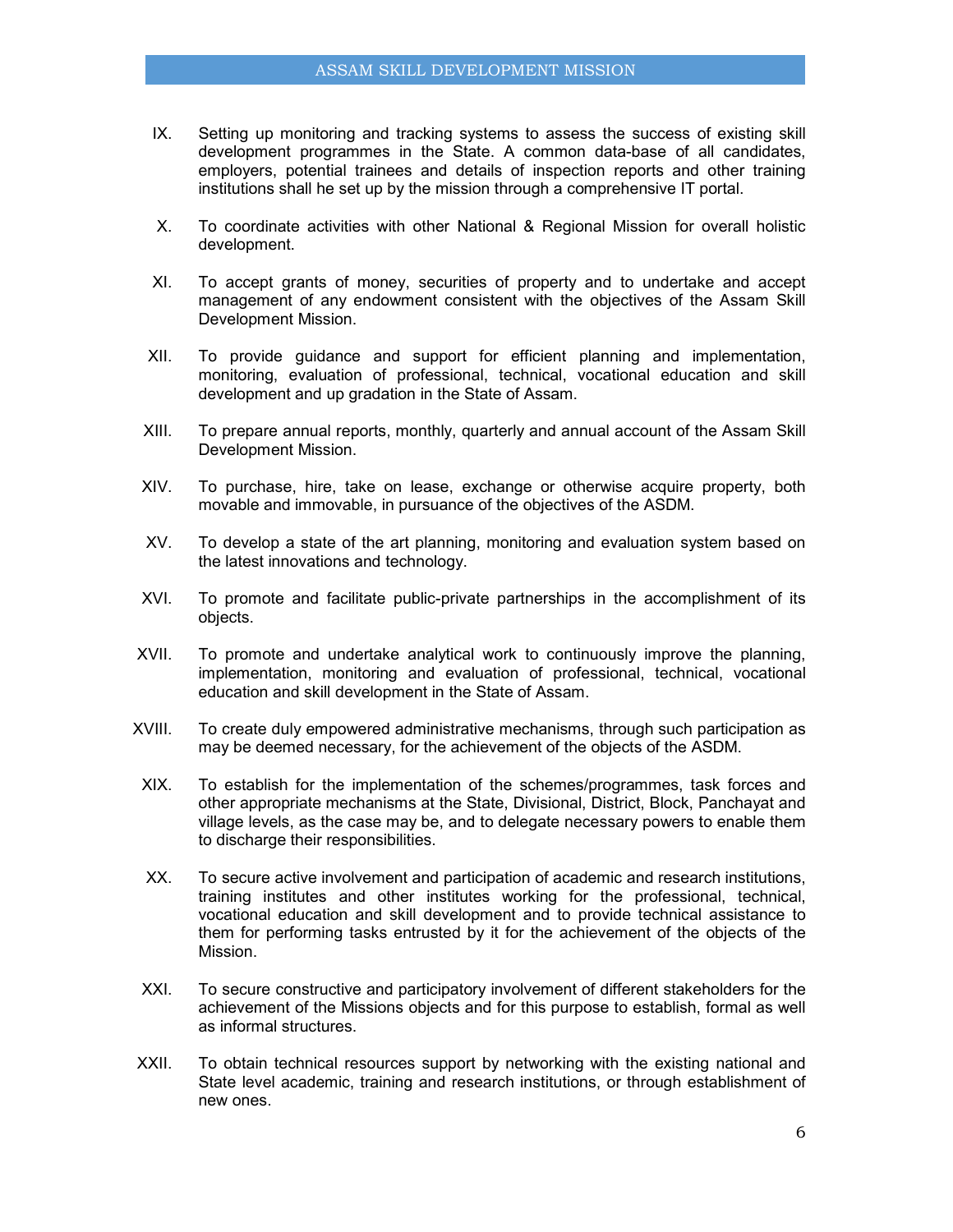- XXIII. To advise the State Government in formulation, execution, monitoring and evaluation of suitable measures for professional, technical, vocational education and skill development.
- XXIV. To organize conferences, symposia, workshops etc. for accomplishment of its objects.
- XXV. To create and hire academic, technical, administrative, managerial and other posts in the Mission and to make payments for the same in accordance with the State Government's Rules and Regulations.
- XXVI. To make Rules and Regulations for conduct of the affairs of the ASDM and add or amend, vary or rescind them from time to time.
- XXVII. To incur expenditure after drawing up a budget and in accordance with the Financial Rules of the Mission with due regard for economy and probity.
- XXVIII. To maintain proper accounts of income and expenditure, arrange for internal and statutory audit of the accounts in time and prepare annual reports and accounts of the Mission.
- XXIX. To take all such other actions as may deem necessary or incidental or ancillary or conducive to the achievement of the objects of the Mission.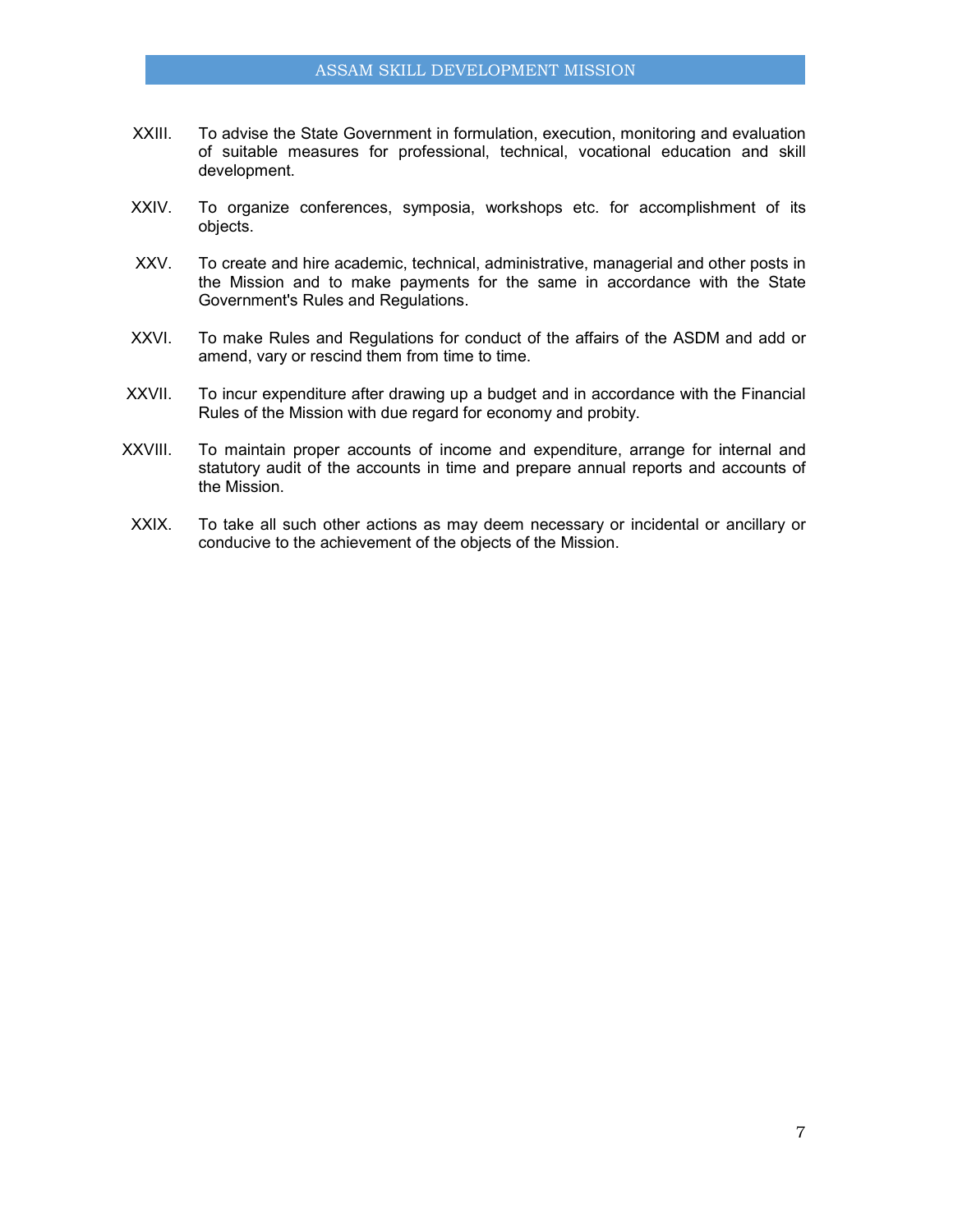## **Section B – RFP**

## **1. REQUEST FOR PROPOSAL TERMINOLOGY**

Throughout this document, the following definitions apply:

- a) "Applicant" means a party that submits, or intends to submit, a Proposal;
- b) "Work Order" means the written order resulting from this RFP issued by the Authority;
- c) "The Authority" means the Assam Skill Development Mission Authority;
- d) "Must", or "mandatory" means a requirement that must be met in order for a Proposal to receive consideration;
- e) "Proposal" means a proposal submitted in response to this RFP;
- f) "RFP" means this Request for Proposal; and
- g) "Should" or "desirable" means a requirement having a significant degree of importance to the objectives of RFP.

## **2. EXECUTIVE SUMMARY**

The Assam Skill Development Mission invites RFP from reputed Public Relations Agencies (hereafter referred as 'Agencies') to undertake Public Relations related activities for the Assam Skill Development Mission. The Scope of work will have to be carried out in accordance with the specifications detailed in this Request for Proposal (RFP) document.

## **3. TERMS OF REFERENCE:-**

## **A) OBJECTIVE:**

The objective of the assignment is to develop and execute overall Publicity Strategy for Assam Skill Development Mission

#### **B) SCOPE OF WORK**

- a) Designing of creative works for Print Media.
- b) Development of creative works for social media / digital media both organic and inorganic.
- c) Production of Audio Spots/ Jingles for Radio Channels.
- d) Production of AV for TV Commercials/ social media.
- e) Production of Print Campaigns for newspapers, magazines etc.
- f) Production of creative works for Outdoor Campaigns.
- g) Design of promotional materials like brochures, leaflets, pamphlets, booklets etc.
- h) Development of creative works for banners / backdrops / standees.
- i) Translate, design & develop and fine-tune some materials available in English or Hindi to Assamese and Bengali.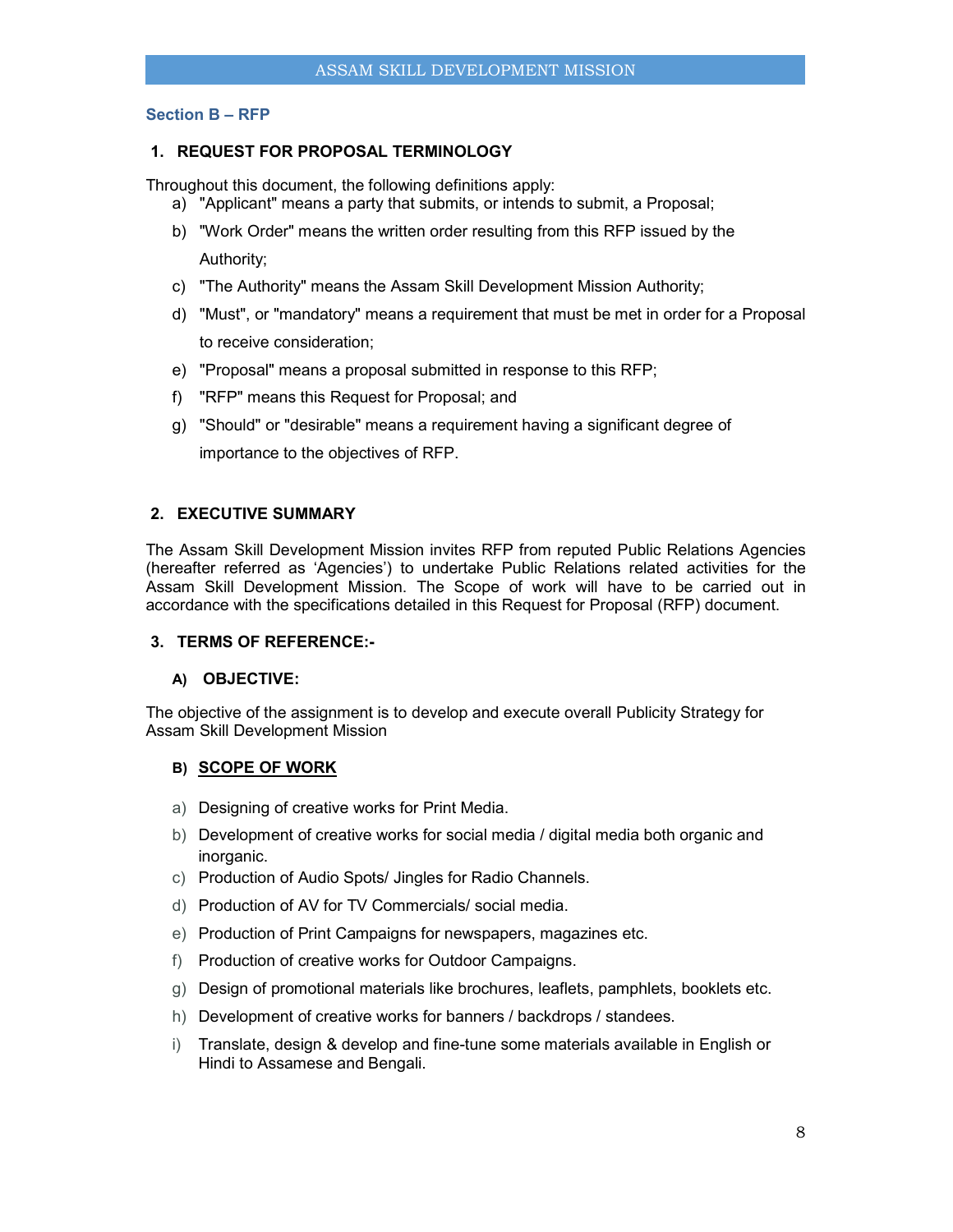## ASSAM SKILL DEVELOPMENT MISSION

- j) Media planning, scheduling and dissemination for print & Electronic media *i.e. Newspaper, Television and Radio.*
- k) Management of social media pages/accounts
- l) Creating a Micro Website/Landing Page and hosting the same
- m) Search Engine Optimization
- n) Social Media Optimization (SMO)
- o) Social Media Marketing (SMM)
- p) Online Reputation Management (ORM)
- q) Content Development

## **C) Duration of the Assignment:**

The duration of the assignment will be for a period of 1 year. The assignment may be further extended depending upon satisfactory performance of Agency & requirement of ASDM. It may be extended as per the performance.

## **D) Project Support:-**

ASDM will provide available necessary information, data, reports and other documents required for accomplishing the objective of the assignment. However, the professionals of the agency will have to regularly visit field operations for additional information, photographs etc.

## **4. ELIGIBILITY CRITERIA**

- a) The Agency must be incorporated & registered in India, under the Indian Companies Act /Societies Registration Act/Trust Act/ any other Act in India and should be in operations in Assam for minimum of 5 years.
- b) The agency should have full accreditation with INS and should be registered with Prasar Bharti.
- c) The agency should have experience of dissemination in both electronic and print media of at least 5 government / public sector undertaking campaigns in last 3 years
- d) The Agency should have media planning team to facilitate media strategy, planning, scheduling and buying in print, television, radio and online platform etc.
- e) Experience of disseminating in any media in at least two state wide campaign in the last three years for any government / public sector undertaking with a minimum single order value of Rs. 10 lakh/-
- f) Annual Turnover of minimum Rs.5,00,00,000 (Rupees Five Cores) in each of the last 3 financial years.
- g) The registered office of the firm should be in Guwahati, Assam with state-of-the-art infrastructure.
- h) The Creative Agency should have experience in designing of creative works for print, outdoor media, print collaterals and production of TV & Radio advertisement for at least 3 years in government and public sectors.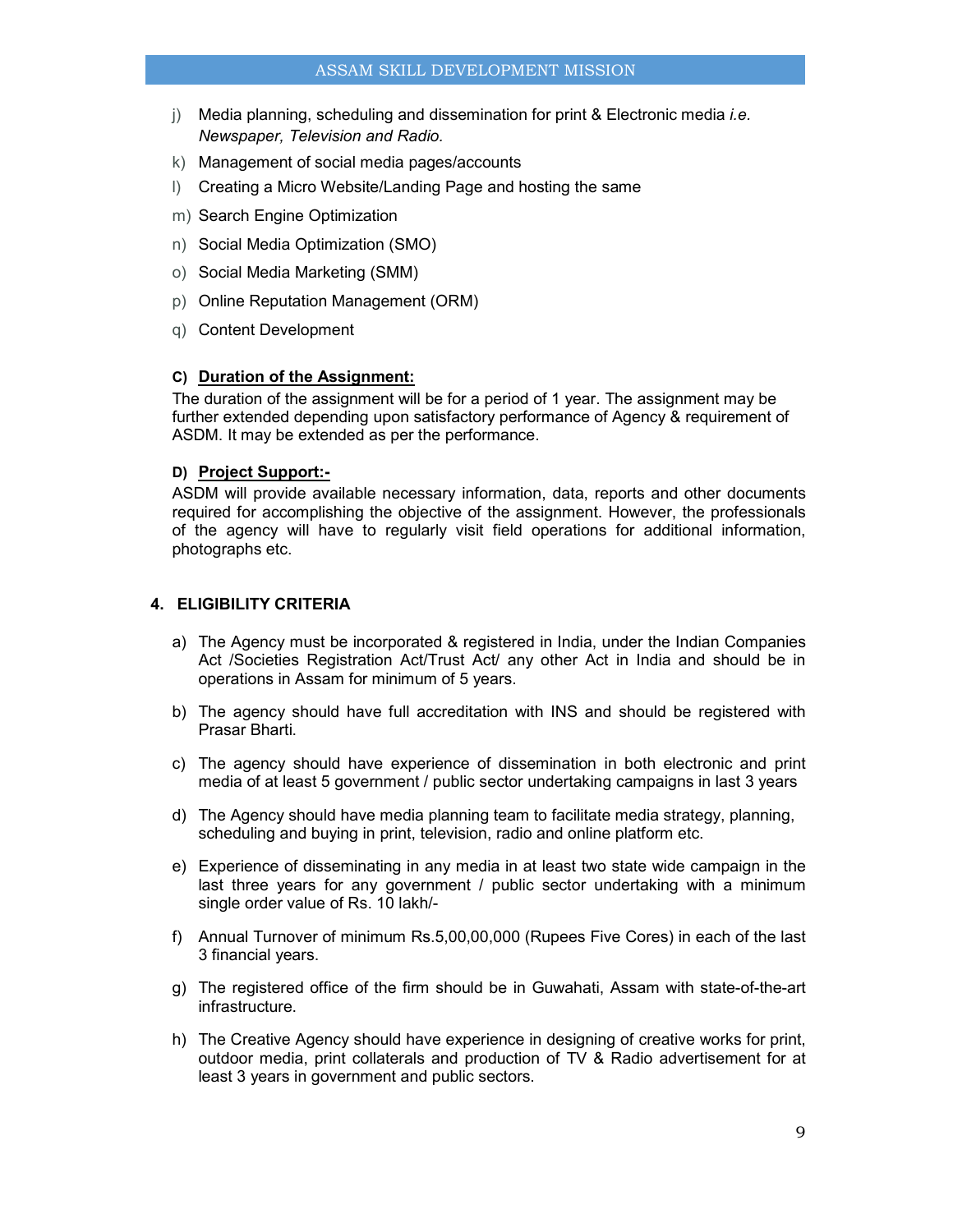- i) The Creative Agency should have ability to write scripts in English, Assamese & Bengali.
- j) Empanelment as creative agency with minimum 5 (five) nos. of government and public sector undertakings during last five years.
- k) The creative agency should have in-house qualified manpower consisting of commercial artists & graphic designers and adequate infrastructure to take up assignments on its own.
- l) Agency should have done at least 3 TVCs / radio jingle for government/ public sector.
- m) Experience of designing at least 3 state wide print media campaign for government/ public sector.
- n) The Agency should not have been barred by any PSU/Govt. Dept. in doing business with them. (Please submit declaration).

The criteria that would be adopted for short listing the Agency for the next stage would be based on three parameters, namely, past experience of the firm/agency, experience and qualifications of key personnel and annual turnover/ financial strength of the firm/ agency.

#### **The Agency must submit photocopies of the following documents:**

I. Name of the Firm/ Organization/ Institute.

(Detail of the organization (including Name, Complete Address, phone No, Contact Person, Email ID, Brief Description of the organization etc.)

- II. Copy of the INS, Doordarshan, and Air registration certificate
- III. Copy of the registration certificate from Competent Authority.
- IV. Copy of the Goods & Service Tax Registration certificate.
- V. Copy of Income Tax PAN Card No (Photocopy of the PAN Card to be submitted).
- VI. Experience of dissemination in both electronic and print media of at least 5 government/ public sector undertaking campaign during the last three (3) years. (Work order/completion certificate to be furnished).
- VII. Experience of disseminating in any media at least two state wide campaign in last three years for any government / public sector undertaking with a minimum single order value of Rs. 10 lakh (Work order/completion certificate to be furnished).
- VIII. Copy of the Annual Audit Reports depicting minimum annual turnover of INR 5 crore or above in each of the last 3 financial years (2014-15, 2015-16 and 2016- 17). Also submit a CA Certificate showing the turnover in each of the last 3 FYs (2014-15, 2015-16 and 2016-17).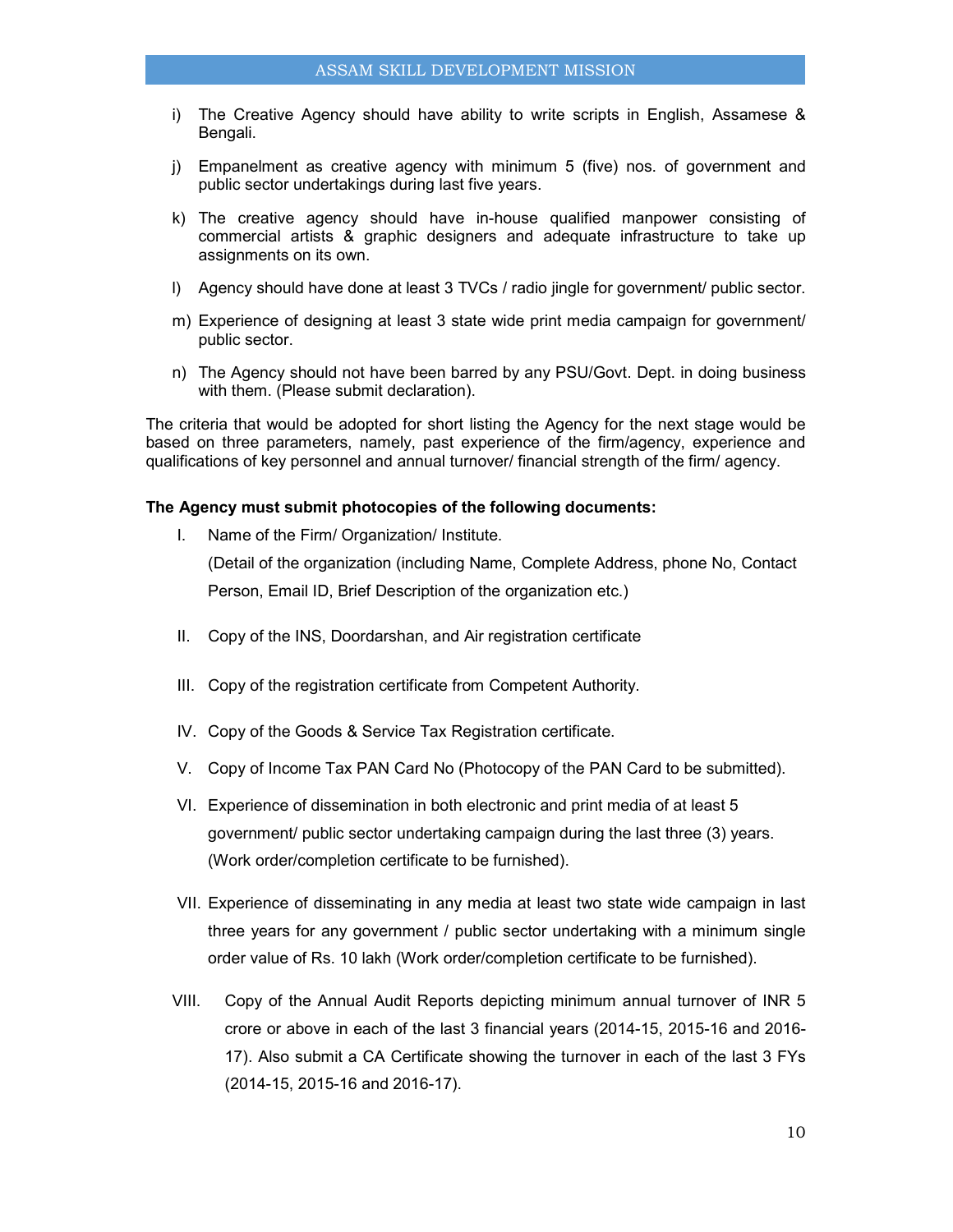## **5. RFP PROCESS:**

- i) ASDM is the Work Order issuing authority in relation to this RFP.
- ii) This RFP is illustrative in nature and all narrations are intended to be used by the applicant as a preliminary background explanation. This RFP does not necessarily contain all relevant information and the Authority reserves the right to amend its requirements or the information contained in this document at any time during the RFP process.
- iii) The Authority offer no warranties in regard to the information contained in this RFP and shall not be liable for any loss or damage as relates to this RFP for any applicant, potential applicant or any other third party arising as a result of reliance on this RFP information or any subsequent communication.
- iv) If the Authority decides to select an applicant for the services, at that time a detailed Work Order will be issued to the applicant selected. This Work Order will not be made available until the selection of a successful applicant.
- v) Neither the RFP document nor any other related document shall constitute a contract or agreement with Authority.
- vi) The Authority reserves the right to disqualify any applicant who provides information which later proves to be incorrect, or which does not supply the information required by this RFP. The Authority will not be liable for any costs of any applicant participating in this RFP
- vii) The submission of a response to this RFP by any applicant or potential applicant confirms the applicant or potential applicant's acceptance of all terms and conditions of this RFP.

Respondents to this RFP or their agents may not make any contact with any party employed or directly associated with the Authority as relates to this RFP. Any query / requests for clarifications on the RFP by the Applicant should be sent via e-mail (only) to missiondirector.asdm@gmail.com.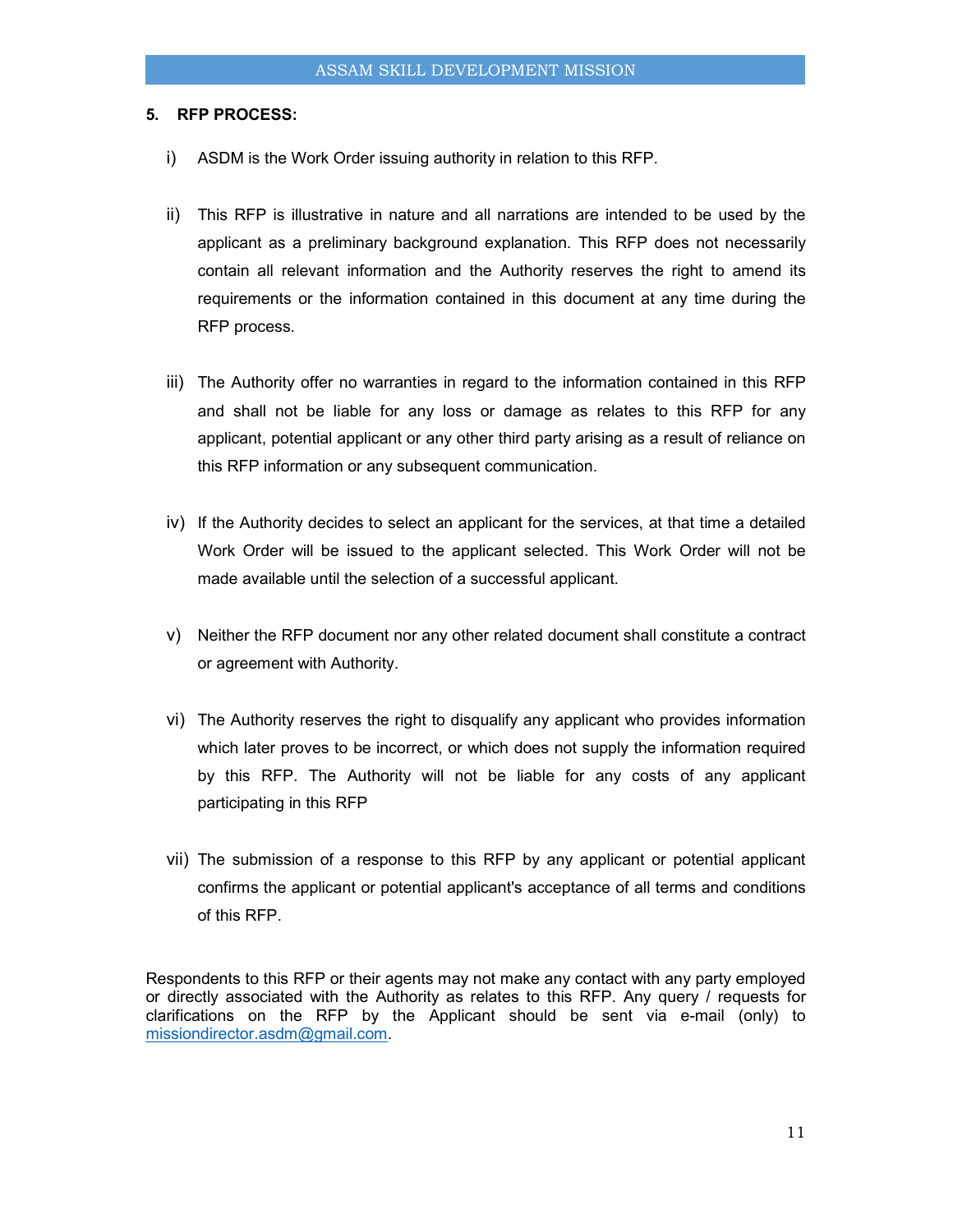## **6. INSTRUCTIONS TO APPLICANT**

## **A. General Requirements**

- i) The response to RFP is required to address all technical requirements contained within this RFP.
- ii) Only proposals submitted strictly in accordance with the RFP Documents or as may be required by the Authority will be considered as valid proposals by the Authority.
- iii) The RFP is not a Work Order. A separate Work Order will be made available only after selection of the preferred applicant.
- iv) All information supplied by the Authority in connection with this RFP shall be treated as confidential.

## **B. Period of Bid Validity**

The Bid Validity Period will be 90 days from the date of submission of Bids.

## **C. Submission of RFP**

- 1. The Bidder must complete and sign the undertaking at ANNEXURE I
- 2. Only one original form of proposal signed by the authorized signatory is required by the Authority. No typed or pencil signatures will be accepted.
- 3. The proposal submitted must be without any overwriting, corrections, double typing, etc.
- 4. The Bidder will upload their proposals in three parts. The first part will contain documents relating to Eligibility criteria and the second part will contain the documents relating to Technical Bid. The third part will contain the Financial Bid.
- 5. The Bidder shall submit the following documents containing the Eligibility Criteria, Technical Proposal and Financial Proposal on or before 03 /10 / 2017.

## **7. EVALUATION OF PROPOSAL**

The evaluation would consist of following phases:

- Phase I: Evaluation of Eligibility Criteria.
- Phase II: Evaluation of Technical Bids.<br>Phase III: Fyaluation of Financial Bids.
- Evaluation of Financial Bids.
- Phase IV: Combined Evaluation of Technical and Financial Bids.

## **Phase - I: Evaluation of Eligibility Criteria:**

In this part the Agency will be evaluated for the fulfilment of the conditions specified in the Eligibility Criteria.

## **Phase - II: Evaluation of Technical Bids:**

**1.** In this part the technical bid of only those agencies who have qualified the Phase - I i,e. Eligibility Criteria will be evaluated.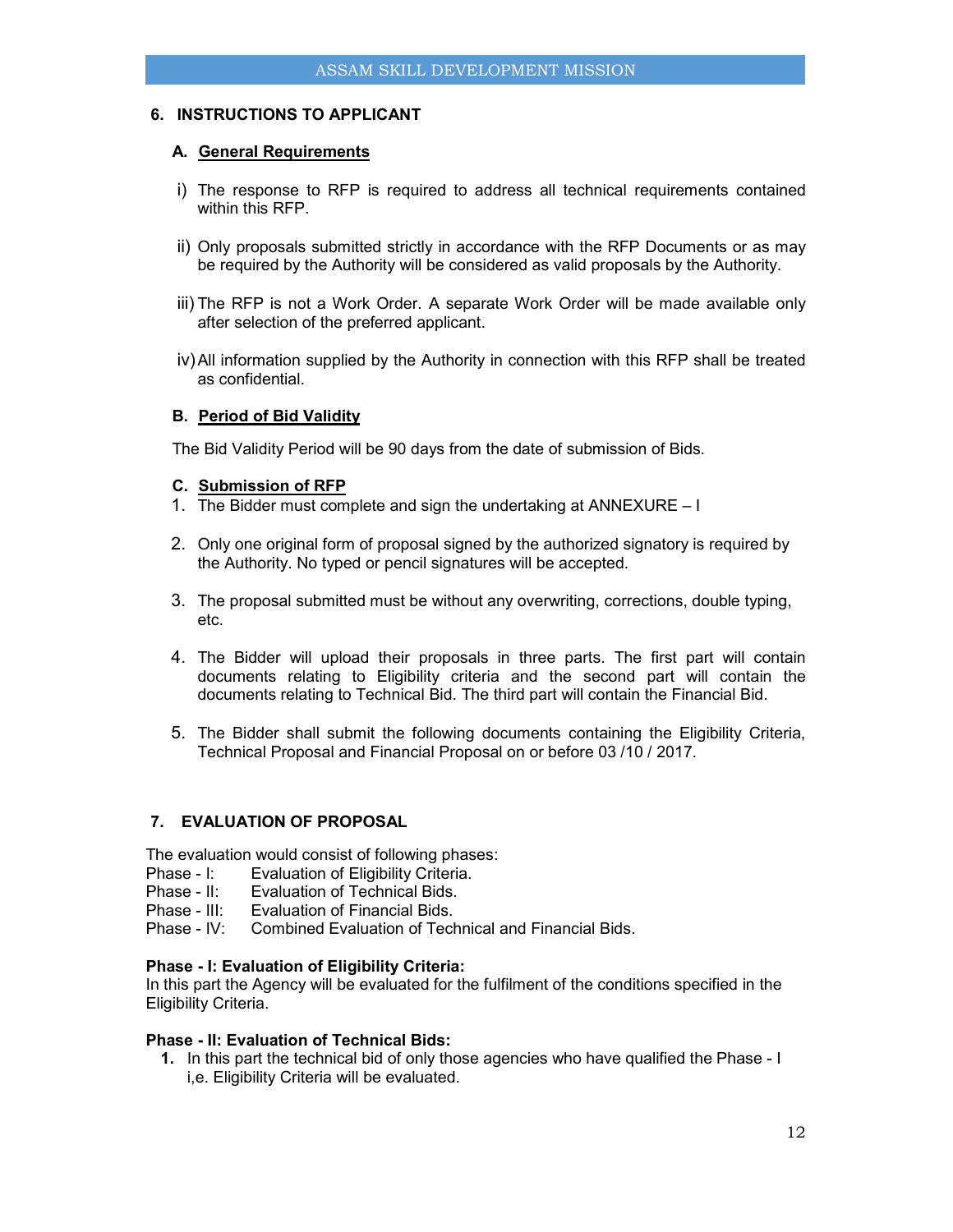**2.** The technical bid will be analyzed and evaluated on the parameters shown in the table below and the marks shall be assigned to each bid on the basis of following evaluation matrix:-

| SI. No.        | <b>Evaluation Criteria</b>                                                                                                                                                     | <b>Maximum</b><br><b>Marks</b><br><b>Allotted</b> |
|----------------|--------------------------------------------------------------------------------------------------------------------------------------------------------------------------------|---------------------------------------------------|
| $\mathbf{1}$   | Number of years of operation<br>$(i)$ 5-8 years: 5 marks<br>$(ii) >8$ years: 10 marks                                                                                          | 10                                                |
|                | <b>Number of creative team members</b><br>0 to 3 nos. 5 marks<br>(i)<br>(ii) More than 3 nos. 10 marks                                                                         | 10                                                |
|                | <b>Number of Media Experts</b><br>(iii) $0$ to $2$ nos. 5 marks<br>More than 2 nos. 10 marks                                                                                   | 10                                                |
| 2              | Number of Newspaper creatives designed for<br>Central/State Department/PSU during the last 5<br>years:<br>(i) 20-30: 5 marks<br>(ii) 31-40: 7 marks<br>$(iii) > 40$ : 10 marks | 10                                                |
| 3              | Number of creatives designed for<br><b>Brochure/Leaflet/Banner.</b><br>$(i)$ 5-10: 3 marks<br>(ii) 11-15: 5 marks                                                              | 5                                                 |
| 4              | Number of Production of AV (for TV Commercials /<br>Social media) / Radio Jingles<br>$(i)$ 0-5: 5 marks<br>(ii) 06-10: 10 marks                                                | 10                                                |
| 5              | Number of campaign handled in both electronic and<br>print media within last 3 years<br>$(i)$ 0-5: 10 marks<br>(ii) 06-10: 15 marks                                            | 15                                                |
| 6              | Number of Social Media campaign handled within<br>last 3 years<br>$(i)$ 0-05: 5 marks<br>(ii) 06-10: 10 marks                                                                  | 10                                                |
| $\overline{7}$ | Presentation: Parameters to be judged-Creative,<br>understanding of ASDM operations, Strategy.<br>$(i)$ 20 marks                                                               | 20                                                |

## **3. Analysis of technical bid**

- i. In this part, the technical bid will be analyzed and evaluated and the technical bid marks (Stm) shall be assigned to each bid on the basis of above evaluation matrix.
- ii. The Minimum Qualifying Score is 70 and only those Technical Bids receiving marks greater than or equal to cut-off marks of 70 will be eligible for consideration in financial bids. If required, the Authority may seek specific clarifications from any or all Bidder(s) at this stage. The Authority shall determine the Bidder that qualify for the next phase after reviewing the clarifications provided by the Bidder(s).The bidder shall also be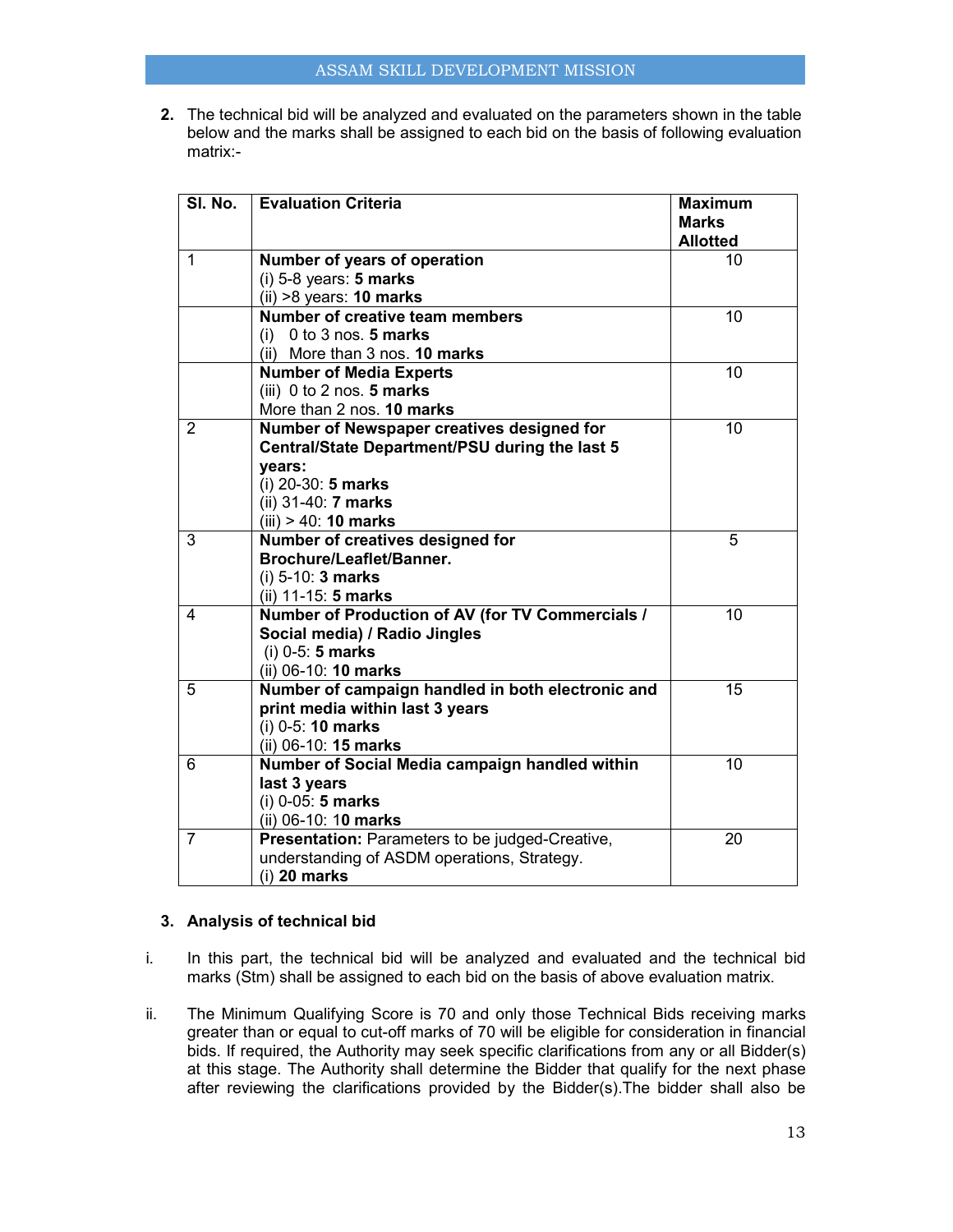asked to make a presentation before the Committee to explain the points on the basis of which Technical bids will be evaluated.

iii. Technical Bid Score: The Technical Bid Score 'St' of the Bidder shall be derived as under

> St= (Stm/SH), where St is the Technical Bid Score Stm = Total technical bid marks of the bid under consideration.

SH = Highest total technical bid marks amongst all evaluated bids.

The Authority reserves the right to modify the evaluation process at any time during the RFP process, without assigning any reason, whatsoever, and without any requirement of intimating the Bidder of any such change. At any time during the process of evaluation the Authority may seek specific clarifications from any or all Bidder.

## **Phase III: Evaluation of Financial Bids:**

In this phase, the Financial Bids of the Bidder, who are technically qualified in Phase II, shall be considered. Formula to determine the scores for the Financial Bids shall be as follows sf= (FL / F), Where Sf is the Financial Score FL is the value of lowest Commercial Bid F is the price quoted in the bid under consideration.

#### **Phase lV: Combined Evaluation of Technical & Financial Bid**

- i. The Total score of the Bidder will be determined as under **Total Score (Ts) = (80 x St) + (20 x Sf)**
- ii. The Bid of the Bidder, who obtains the highest Ts value, will be rated as the best Bid. In the event of a tie, the bid with the highest technical score (St) will be rated as the best bid. Beyond that, Authority will decide the matter in its full discretion.
- iii. The Authority will award the Contract to the successful Bidder whose bid has been determined to be substantially responsive and has been determined as the best bid, provided further that the Bidder is determined to be qualified to perform the Contract satisfactorily. The Authority shall however not bind itself to accept the best bid or any bid and reserves the right to accept any bid, wholly or in part.

## **8. RIGHT TO VARY SCOPE OF WORK AT THE TIME OF AWARD:**

The Authority may at any time, by a written order given to the Bidder, make changes within the general scope of the Work. lf any such change causes an increase or decrease in the cost of or the time required for, the Bidder's performance of any part of the work, whether changed or not changed by the order, an equitable adjustment shall be made in the agreed price or delivery schedule, or both, and the Work Order shall accordingly be amended. Any claims by the Bidder for adjustment under this Clause must be asserted within 15 days from the date of the Bidder's receipt of the Authority's changed order.

## **9. RIGHT TO ACCEPT ANY BID AND TO REJECT ANY OR ALL BIDS:**

The Authority reserves the right to accept any bid, and to annul the RFP process and reject any or all bids at any time prior to award of work, without thereby incurring any liability to the affected Bidder or Bidder or any obligation to inform the affected Bidder or Bidder of the grounds for the Authority's action.

**10. NOTIFICATION OF AWARD:**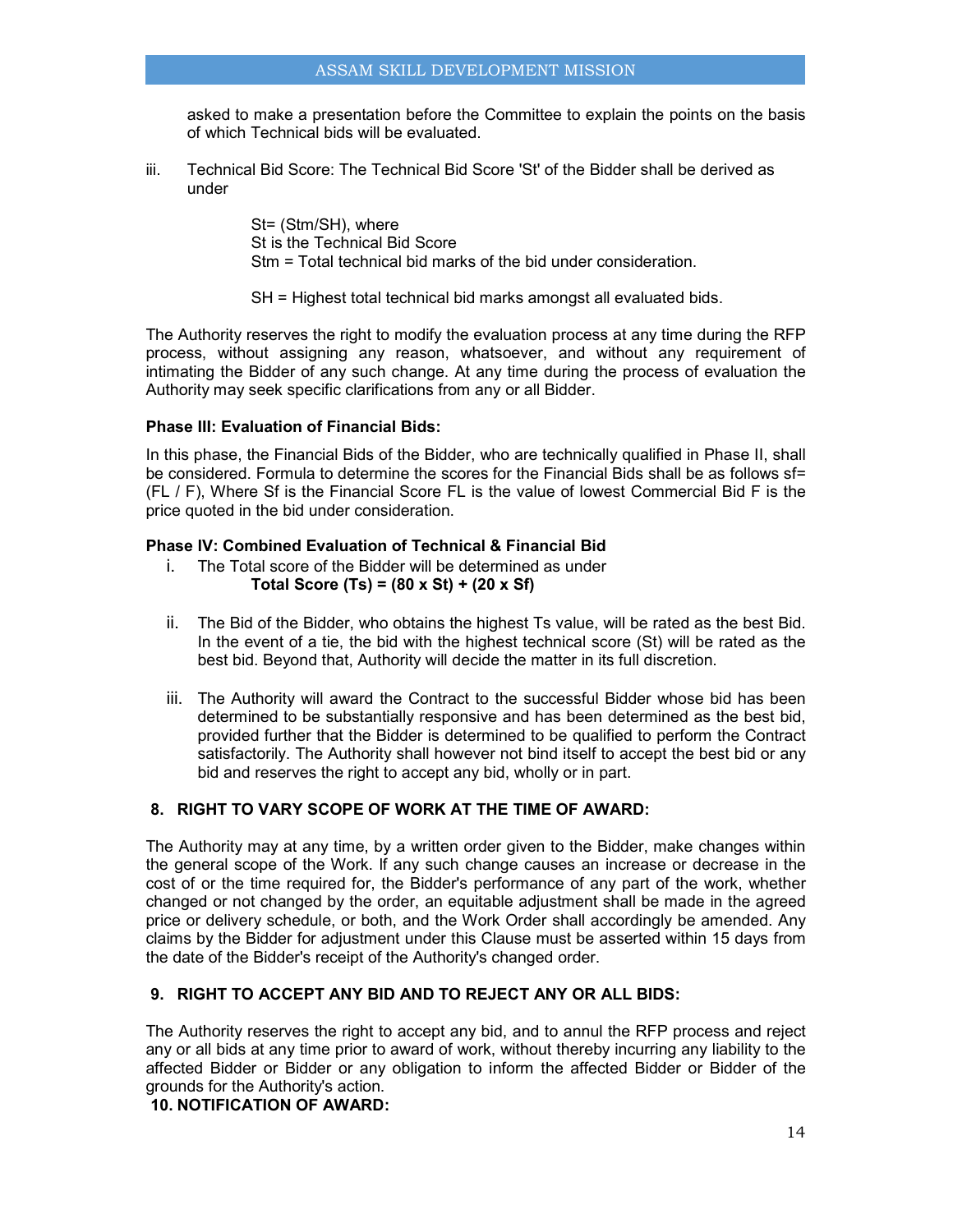Prior to the expiration of the period of bid validity, the Authority will notify the successful Bidder by e-mail or in writing, by registered letter that its bid has been accepted.

## **11. ISSUING THE WORK ORDER:**

At the same time as the Authority notifies the successful Bidder that its bid has been accepted, the Authority will send the Work Order, incorporating its requirements including the conditions laid down in the RFP. Within 7 days of receipt of the Work Order, the successful Bidder shall sign and date the work order and return a copy to the Authority as a token of acceptance of the requirements laid down.

## **12. EARNEST MONEY DEPOSIT**

Every applicant participating in the bidding process must furnish the required earnest money deposit (EMD) of Rs.1,00,000/-.

EMD of an applicant lying with Assam Skill Development Mission in respect of other bids awaiting decision will not be adjusted towards EMD for the fresh bids. The EMD originally deposited may, however, be taken into consideration in case proposals are re-invited. The EMD is to be deposited in the form of a demand draft in favour of "Assam Skill Development Mission" payable at "Guwahati".

Since the duration of the Demand Draft for EMD does not impact the empanelment process if the time taken for the process does not stretch beyond the duration of the EMD, such Demand Draft for EMD of 3 month duration is deemed to be appropriate subject to the aforementioned condition.

Hence, Demand Draft for EMD with 3 months validity shall be considered eligible subject to the condition that the applicants would need to furnish a fresh Demand Draft for EMD with further 3 months duration in case the empanelment process does not complete within 3 months. The applicants who do not submit fresh EMDs under such circumstances shall not be considered for empanelment.

Refund of EMD: The EMD of unsuccessful applicants shall be refunded within 30 days of completion of empanelment process.

Forfeiture of EMD: The EMD taken from the applicant shall be forfeited in the following cases

- a) When the applicant does not sign the agreement within a period of 7 working days of issue of Letter of Invitation (LoI)
- b) When the applicant withdraws or modifies his proposal after opening of proposals.
- c) When the applicant does not deposit the Performance Guarantee in the form of Bank Guarantee before the Agreement is signed.
- d) To adjust any dues against the firm from any other Agreement with Assam Skill Development Mission.
- e) Rejection of proposal on account of Corrupt and Fraudulent Practices as outlined in this RFP.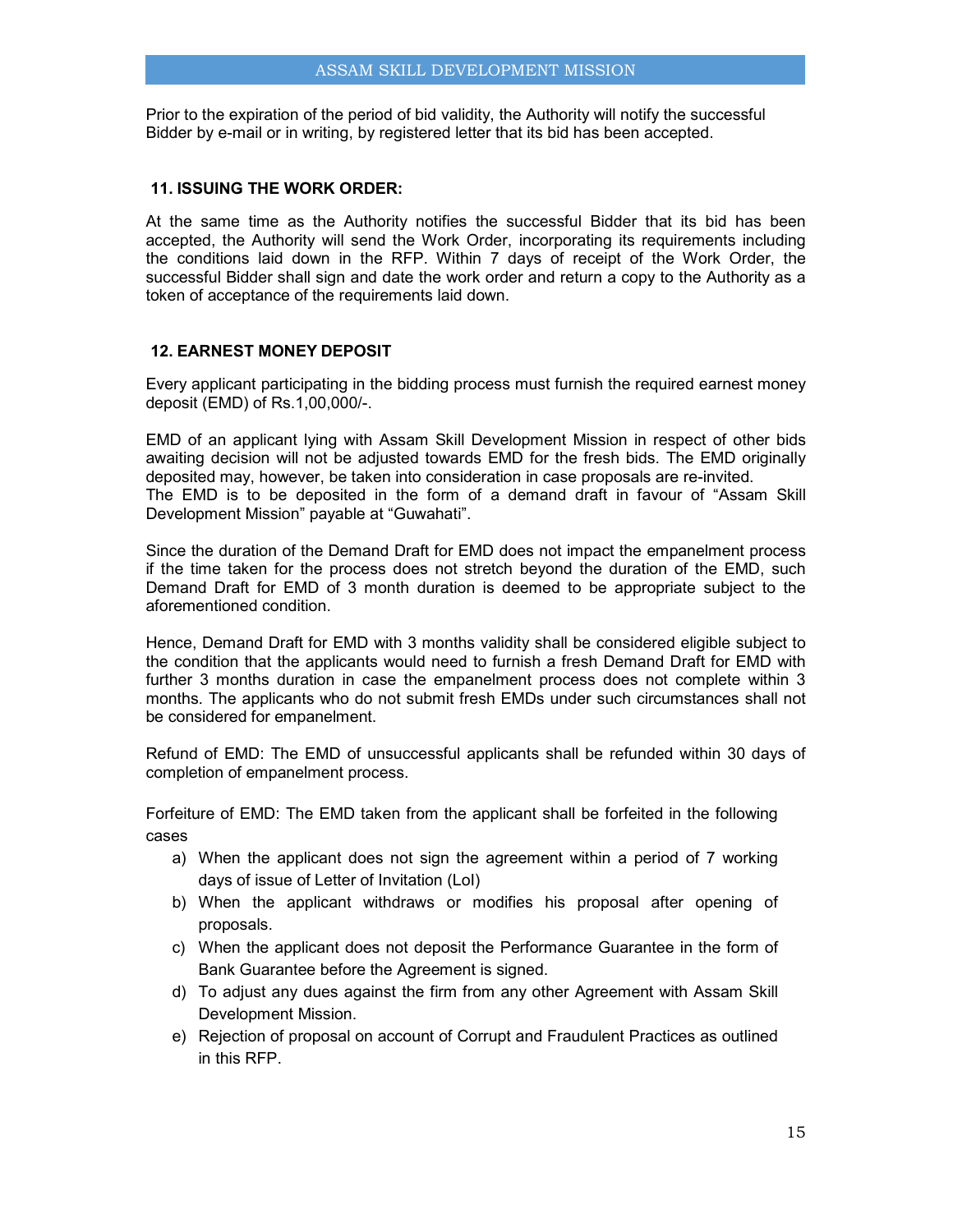## **13. PERFORMANCE GUARANTEE:**

The successful agency will execute a Performance Guarantee for 5% of the total value of the contract in the form of Account payee Demand Draft or a Bank Guarantee from a Nationalized / Commercial Bank in an acceptable form. The Performance Guarantee should remain valid for a period of 60 days beyond the date of completion of the project.

## **14. CONFIDENTIALITY OF THE DOCUMENT:**

This RFP is confidential and anything contained in this RFP shall not be disclosed in any manner, whatsoever.

#### **15. REJECTION CRITERIA:**

Besides other conditions and terms highlighted in the RFP document, bids may be rejected under following circumstances:

- **1.** Incomplete bids that do not quote for the complete scope of work as indicated in the bidding documents, addendum (if any) and any subsequent information given to the Bidder
- **2.** Bids providing information that are found to be incorrect/misleading at any stage/time during the RFP Process
- **3.** Bids in which the total price quoted by the Bidder is not inclusive of all taxes, duties, fees, levies, works contract tax and other charges
- **4.** Bids made through Telex/Telegraphic/Fax/E-mail.
- **5.** Bids which do not confirm unconditional validity of the bid for 90 days from the date of opening of bid
- **6.** Bids where prices are not firm during the entire duration of the contract and/ or with any qualifications
- **7.** Bids that do not confirm unconditional acceptance of full responsibility of executing the Scope of Work'' of this RFP
- **8.** Bids in which the Bidder seeks to influence the authority's bid evaluation, bid comparison or contract award decisions

## **16. GENERAL**

- i) Bidder shall not make any alteration / changes in the bid after the closing time and date. Unsolicited correspondences from Bidder will not be considered.
- ii) If at any stage of RFP process or during the currency of the Work, any suppression / falsification of such information is brought to the knowledge of the Authority, the Authority shall have the right to reject the bid or cancel the Work order, as the case may be, without any compensation to the Bidder.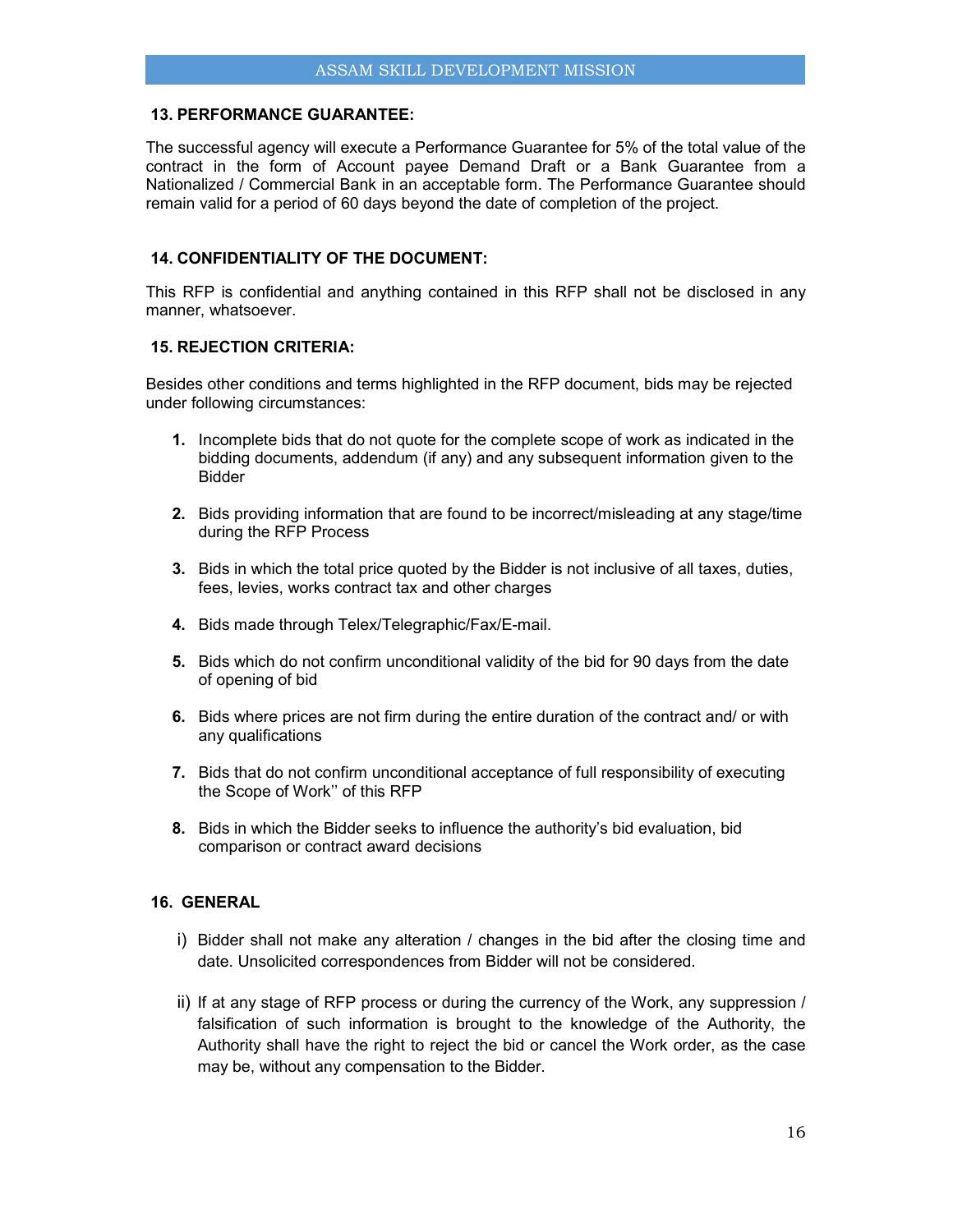- iii) The Bidder shall deem to have complied with all clauses in the RFP under all the sections/chapters of the Bidding document, unless otherwise stated in the deviation statement. Evaluation will be carried out on the available information in the bid.
- iv) Any other point, which may arise at the time of evaluation, will be decided by Authority for assessment of the bids.

## v) **Other important Information**

- a) The ownership of the Web Portal and all its elements will at all times vest with Authority and the agency will have no proprietary or other rights or other rights in respect of the same
- b) The Authority is not bound to accept the lowest or any RFP or to assign any reason for non-acceptance. The Authority reserves its right to accept the RFP either in full or in part. Conditional Bids will be rejected outright.
- c) The Authority reserves the Right to place an order for the full or part quantities under any items of work under Scope of work.
- d) After issue of the Work Order the Performance Guarantee will be forfeited in case of undue delays in performance by the agency.
- e) The Authority reserves the right to cancel the Work Order of any agency/ agencies in case of change in the procedures or unsatisfactory services.
- f) In the event of any dispute, the tribunals and courts in Guwahati will have the exclusive jurisdiction in respect of all matters pertaining to the agreement between the Consultant/Organization/institute and the Authority.

## **17. SUBMISSION OF BIDS**

- i. The bids should be submitted duly sealed and addressed to ASDM and deposited in tender box or sent by courier/speed/registered post on or before 1700 hrs. of due date.
- ii. Any bid received after the due date for submission of bids shall be rejected.
- iii. Method of preparation of bid:

Bid for each RFP should be submitted in envelopes placed inside a main cover. These envelopes should contain the following:

| <b>ENVELOP</b><br>Е | <b>MARKED ON THE COVER</b> | <b>CONTENTS OF ENVELOPE</b>                                                                                                                                                                                                                                        |
|---------------------|----------------------------|--------------------------------------------------------------------------------------------------------------------------------------------------------------------------------------------------------------------------------------------------------------------|
| First               | <b>Technical Bid</b>       | - Containing documents establishing<br>eligibility of the bidder to participate in the<br>bid along with the RFP document signed<br>on each page.<br>- It should also contain information which<br>substantiate the information asked for in<br>the scoring matrix |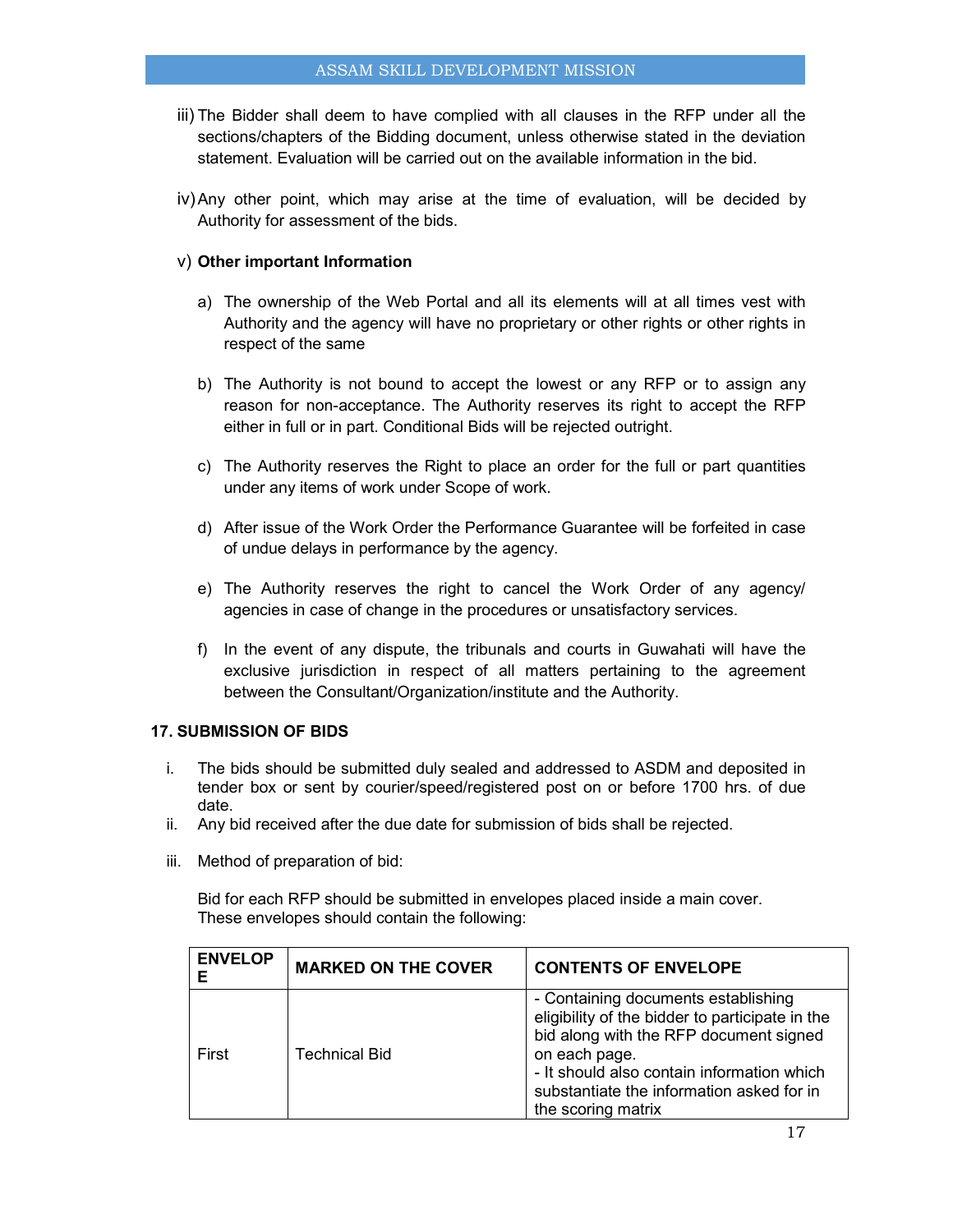|        |                      | - Earnest Money Deposit                                      |
|--------|----------------------|--------------------------------------------------------------|
| Second | <b>Financial Bid</b> | Rates duly quoted by the bidder in the<br>prescribed format. |

On all these envelopes, the name of the Agency and document inside the envelope like 'Technical Bid' OR 'Financial Bid' must be clearly mentioned and should be properly sealed (with sealing wax/packing PVC tape). These envelopes are to be placed inside an outer envelope and properly sealed (with sealing wax/Packing PVC tape). The Bids that are not submitted in above mentioned manner should be summarily rejected.

All envelopes (three inner & one outer) must bear the following on the left hand top corner side: **RFP FOR SELECTION OF PUBLIC RELATIONS AGENCY FOR Assam Skill Development Mission NOT TO OPEN BEFORE (DUE DATE OF RFP) (RFP NO.HHHHHHHHHHHHHHHHHHH)** 

iv. All envelopes (two inner & one outer) must bear the full address of the Communication Agency at the left hand bottom corner of the envelope.

The Bid with conditions other than those specified in the Bid document is liable to be summarily rejected. No modification by the bidder in any of the conditions will be permitted after the Bid is opened.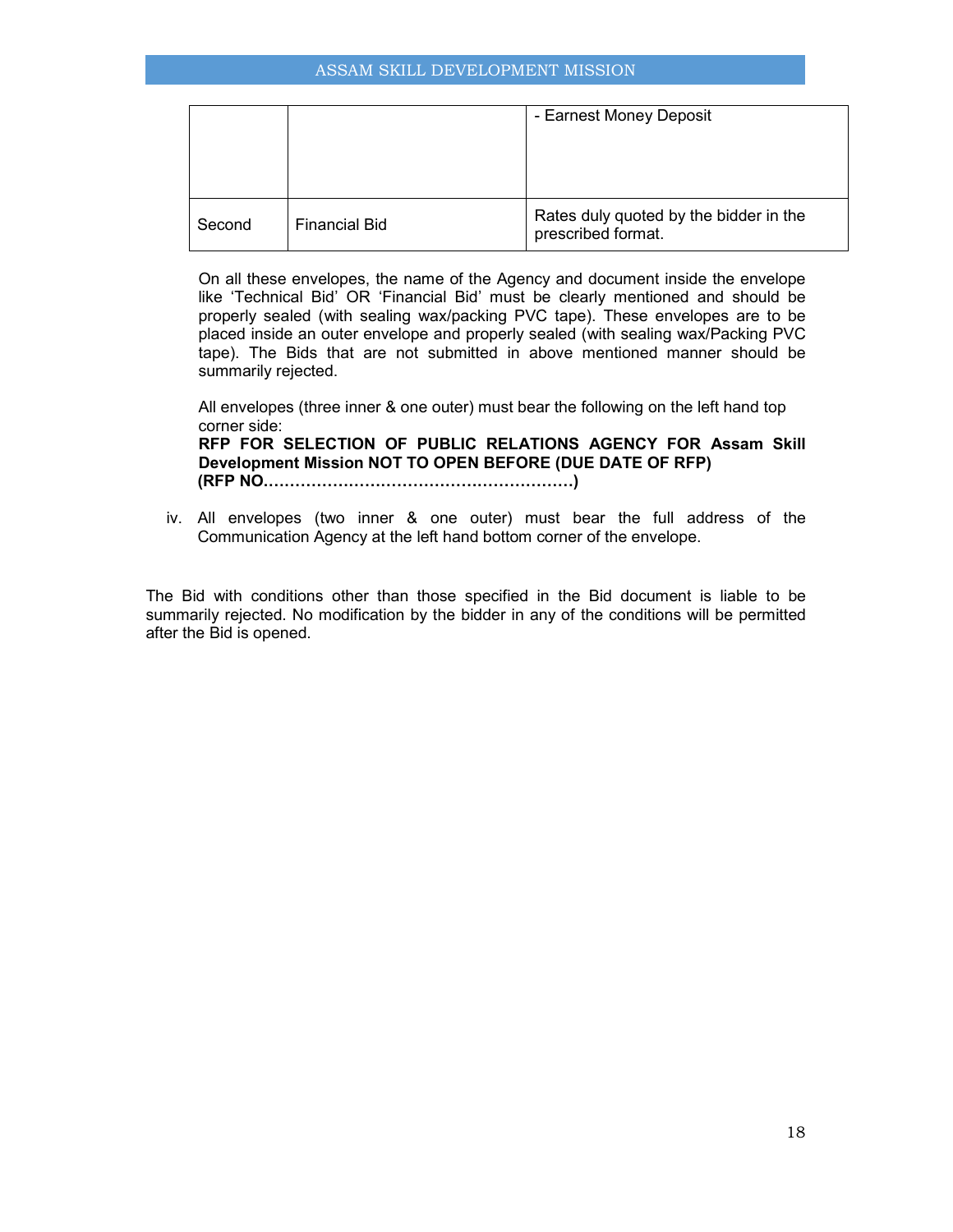# **FORMATS FOR PROPOSAL SUBMISSION (PART A)**

**(General and Eligibility Criteria)**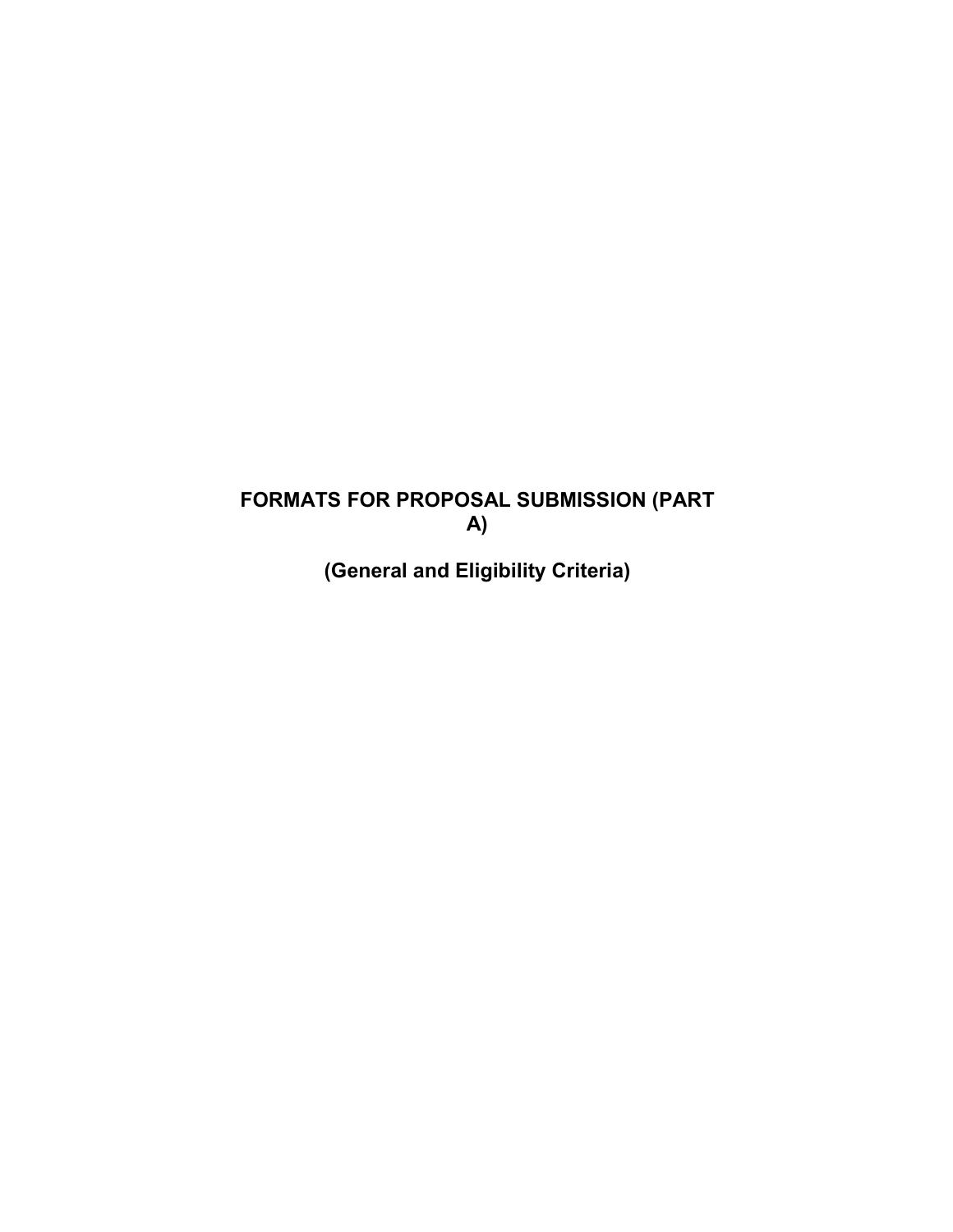## **Tech 1: UNDERTAKING**

To The Mission Director Assam Skill Development Mission Nayantara Building (5th Floor) Sixmile, Guwahati, Assam 781022

l/We \_\_\_\_\_\_\_\_\_\_\_\_\_\_\_\_\_\_\_\_\_\_\_\_\_\_\_\_\_\_\_\_\_\_\_\_\_\_\_\_\_\_\_\_\_\_\_\_\_\_\_\_\_\_\_\_\_\_\_\_\_\_\_\_\_\_\_

Of (insert business address)

 $\overline{\phantom{a}}$ 

Hereby submit our proposal in response to the Request for Proposal [RFP) for **selection of Public Relations Agency for Assam Skill Development Mission** and undertake to execute and complete the services as we will be reasonably required to be performed, in accordance with our proposal, the RFP requirements and the final work order to be issued by the Authority.

\_\_\_\_\_\_\_\_\_\_\_\_\_\_\_\_\_\_\_\_\_\_\_\_\_\_\_\_\_\_\_\_\_\_\_\_\_\_\_\_\_\_\_\_\_\_\_\_\_\_\_\_\_\_\_\_\_\_\_\_\_\_\_\_\_\_\_\_\_\_\_\_\_

This RFP shall remain valid to be accepted by the Authority and shall not be withdrawn for a period of 90 days from date of submission of bids.

I/We understand that the Authority reserves the right to accept / reject any application and the selection is at their sole discretion.

Authorized Signature

Name in full:

Agency Name:

Title:

Date: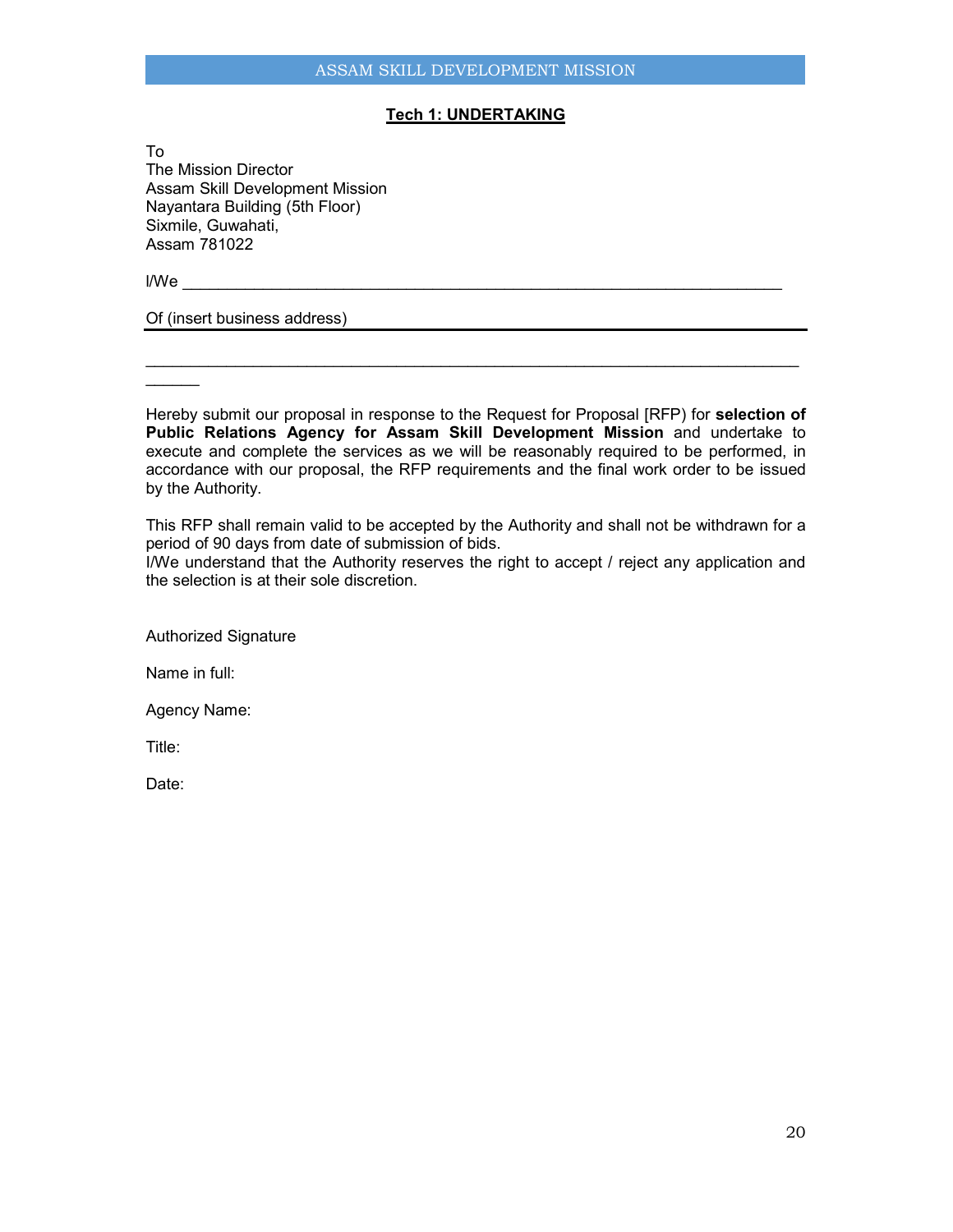## ASSAM SKILL DEVELOPMENT MISSION

#### **TECH 2: Format for Power of Attorney for Signing of Application**

Know all men by these presents that WeUUUUUUUUUUUUUUUUUUU

UUU UUU UUUUUUUUUU.. (name of the firm and address of the registered office) do hereby irrevocably constitute, nominate, appoint and authorize Mr/ Ms (name) UUUUUUUUUUUUUUUUUUUUUUUUUU. son/daughter/wife of UUUUUUUUUUUUUUUUUUUUUUUUUUU.. and presently residing at UUUUUUUUUUUUUUUUUUUUUUUUUUUUUUUUUUUUUUUUU

who is presently employed with us and holding the position of UUUU UUU As our true and lawful attorney (hereinafter referred to as the "Attorney") to do in our name and on our behalf, all such acts, deeds and things as are necessary or required in connection with or incidental to submission of our proposal for the "Hiring of Public Relations Agency for Assam for Assam Skill Development Mission (ASDM).

The attorney is fully authorized for providing information/ responses to the ASDM, representing us in all matters before the ASDM including negotiations with the ASDM, signing and execution of all agreements including the Memorandum of Understanding and undertakings consequent to acceptance of our proposal, and generally dealing with the ASDM in all matters in connection with or relating to or arising out of our proposal for the said Empanelment.

AND we hereby agree to ratify and confirm and do hereby ratify and confirm all acts, deeds and things done or caused to be done by our said Attorney pursuant to and in exercise of the powers conferred by this Power of Attorney and that all acts, deeds and things done by our said Attorney in exercise of the powers hereby conferred shall and shall always be deemed to have been done by us.

| ABOVE NAMED PRINCIPAL HAVE EXECUTED THIS POWER OF |  |
|---------------------------------------------------|--|
|                                                   |  |

For UUUUUUUUUUUU..;

(Signature, name, designation and address) Accepted

UUUUUUUUUUUUUUUU

(Signature) (Name, Title and Address of the Attorney)

Witnesses:

1. \_\_\_\_\_\_2. \_\_\_\_\_\_\_\_\_\_\_\_\_\_\_\_

Notes:

*To be executed on Rs 100/- stamp paper*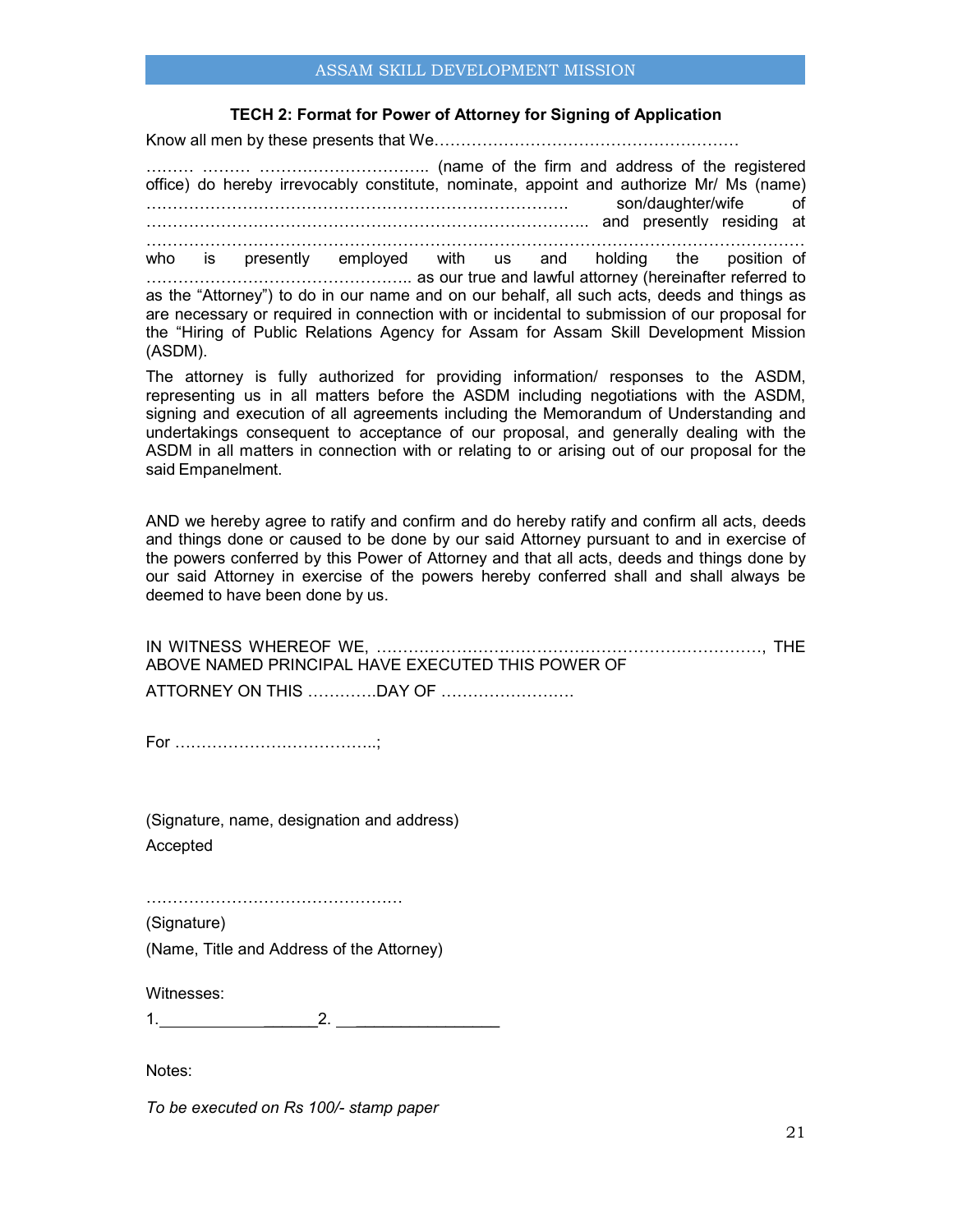The mode of execution of the Power of Attorney should be in accordance with the procedure, if any, laid down by the applicable law and the charter documents of the executant(s) and when it is so required, the same should be under common seal affixed.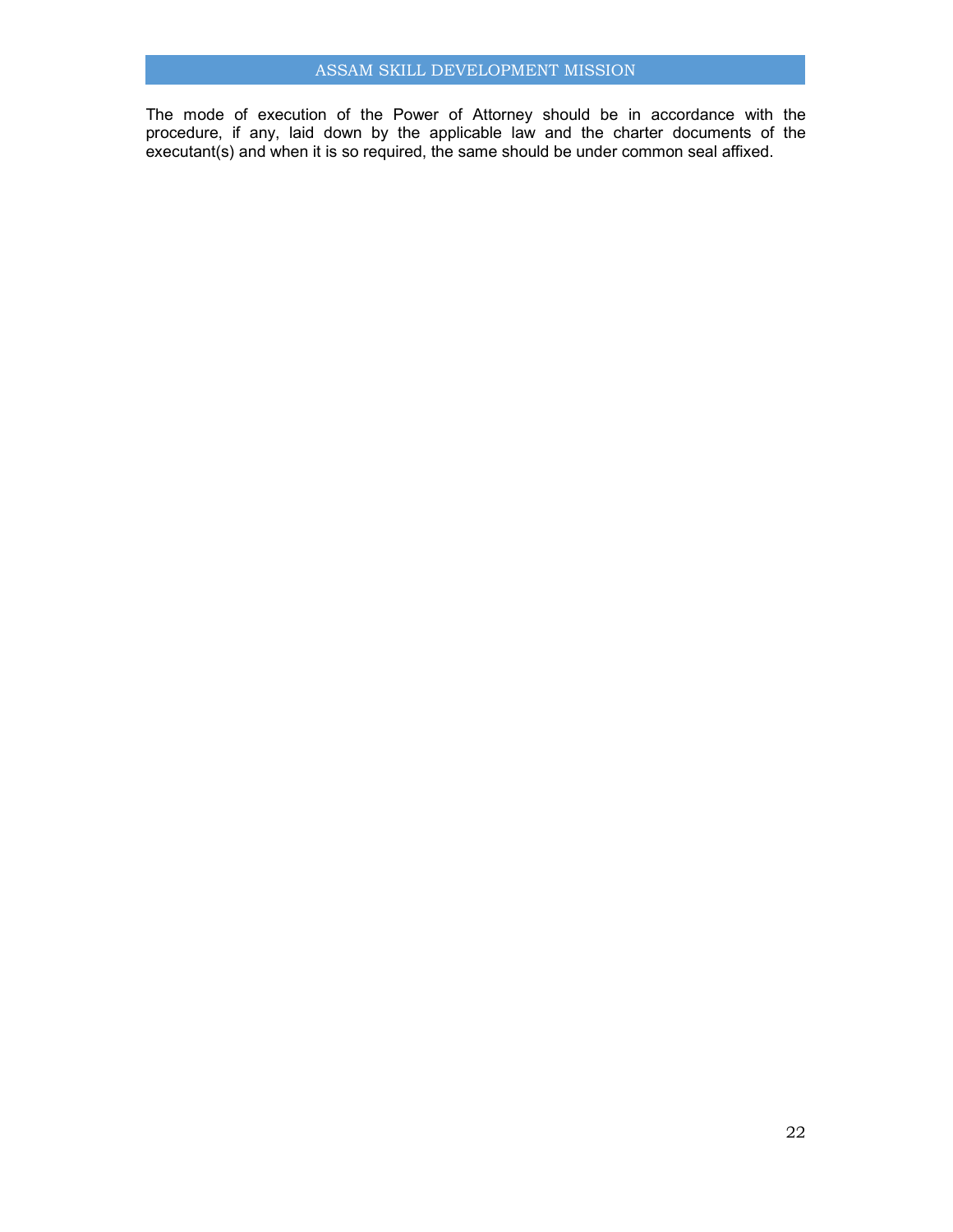|                                                                                   | Name and Details of the Applicant and Authorized Representative:                 |
|-----------------------------------------------------------------------------------|----------------------------------------------------------------------------------|
| Name of Organization / Institution                                                |                                                                                  |
| Type                                                                              |                                                                                  |
| <b>Registered Address</b>                                                         |                                                                                  |
| Corporate Head-Office Address                                                     |                                                                                  |
| Phone                                                                             |                                                                                  |
| Fax                                                                               |                                                                                  |
| Mobile                                                                            |                                                                                  |
| Email                                                                             |                                                                                  |
| Website                                                                           |                                                                                  |
| Whether blacklisted by any<br>Govt./semi- Govt. organization<br>(If yes, by whom) |                                                                                  |
|                                                                                   | Applicant requires to submit a certificate<br>signed by the Authorized Signatory |
| Name of Authorized                                                                |                                                                                  |
| Representative                                                                    |                                                                                  |
| Designation                                                                       |                                                                                  |
| Mobile                                                                            |                                                                                  |
| Email                                                                             |                                                                                  |

## **TECH 3: Firm Overview & Application Parameters**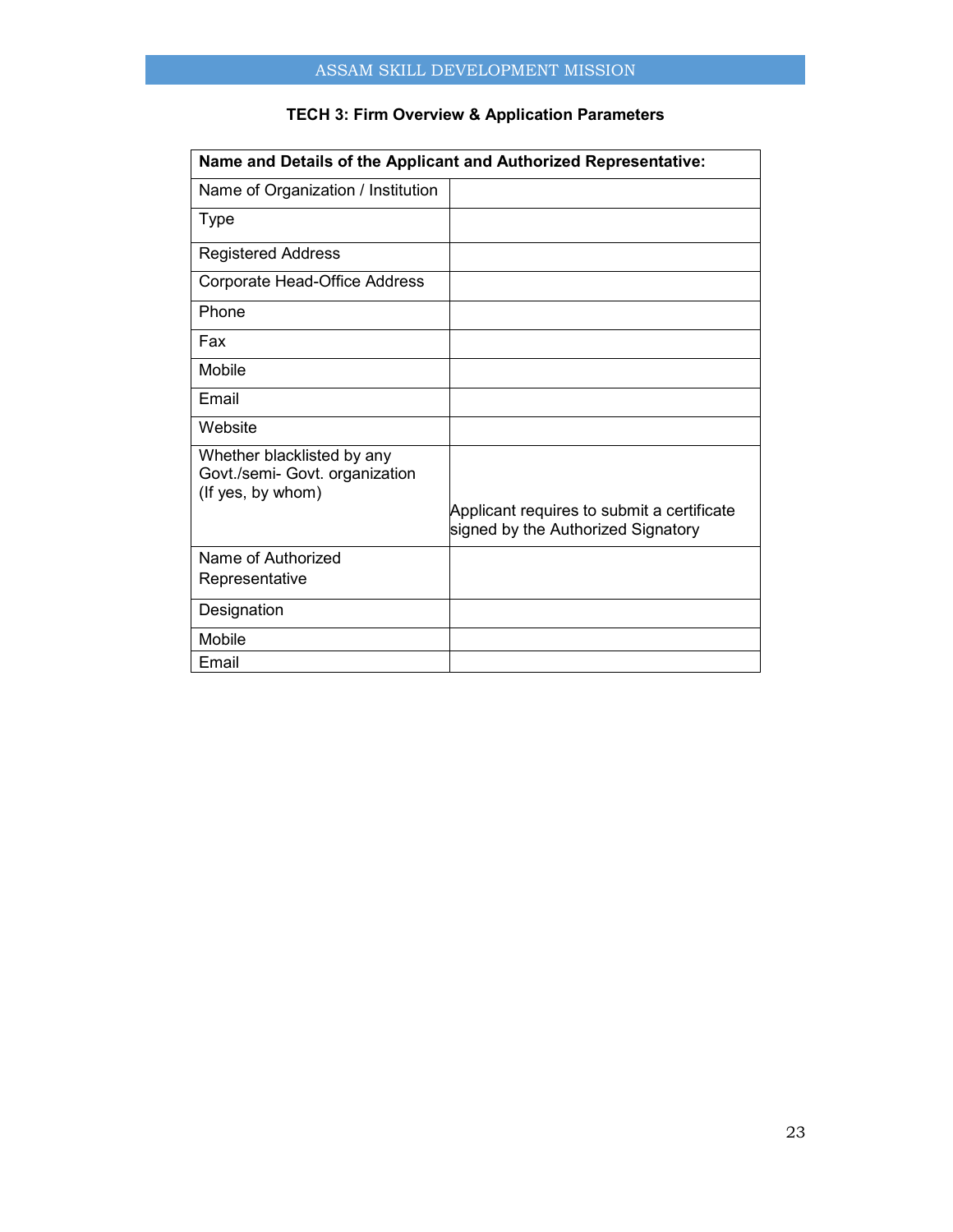| S.No.          | <b>Eligibility Criteria</b>                                                                                                                                                                                                                                                         | <b>Proof to be submitted</b>                                                                                                                                                                            | Page Nos. in which<br>proof related<br>documents are<br>submitted<br>(Mandatory) |
|----------------|-------------------------------------------------------------------------------------------------------------------------------------------------------------------------------------------------------------------------------------------------------------------------------------|---------------------------------------------------------------------------------------------------------------------------------------------------------------------------------------------------------|----------------------------------------------------------------------------------|
| 1              | The<br>Agency<br>must<br>be<br>incorporated &<br>registered<br>in<br>India,<br>the<br>under<br>Indian<br>Companies<br>Societies<br>Act<br>$\sqrt{2}$<br>Registration Act / Trust Act / any<br>other Act in India and should be<br>in operations in Assam for<br>minimum of 5 years. | Copy of Registration<br>Certificate / Incorporation<br>Certificate.                                                                                                                                     |                                                                                  |
| $\overline{2}$ | The agency should have full<br>accreditation with INS and should<br>be registered with Prasar Bharti.                                                                                                                                                                               | Copy of proof depicting full<br>accreditation with INS and<br>registration with Prasar<br>Bharti.                                                                                                       |                                                                                  |
| 3              | The<br>agency<br>should<br>have<br>experience of dissemination in<br>both electronic and print media of<br>at least 5 government / public<br>sector undertaking campaigns in<br>last 3 years                                                                                        | Copy of MOU / Work Orders<br>/ Letters issued by<br>government / public sector<br>undertaking                                                                                                           |                                                                                  |
| 4              | The Agency should have media<br>planning team to facilitate media<br>strategy, planning, scheduling<br>and buying in print, television,<br>radio and online platform etc.                                                                                                           | Provide Brief Profiles (not<br>exceeding 2 pages per<br>profile) of the Team.<br>And<br>Certificate from the HR /                                                                                       |                                                                                  |
|                |                                                                                                                                                                                                                                                                                     | Authorized Signatory stating<br>that the Firm has media<br>planning team to facilitate<br>media strategy, planning,<br>scheduling and buying in<br>print, television, radio and<br>online platform etc. |                                                                                  |
| 5              | Experience of disseminating in<br>any media in at least two state<br>wide campaign in the last three<br>years for any government / public<br>sector<br>undertaking<br>with<br>a<br>minimum single order value of<br>Rs. 10 lakh/-                                                   | Copy of MOU / Work Orders<br>/ Letters issued by<br>government / public sector<br>undertaking                                                                                                           |                                                                                  |
| 6              | Annual Turnover of minimum<br>Rs.5,00,00,000 (Rupees Five<br>Cores) in each of the last 3<br>financial years.                                                                                                                                                                       | Audited Statements and CA<br>Certificate                                                                                                                                                                |                                                                                  |

## **TECH 4: Eligibility related Information and relevant documents**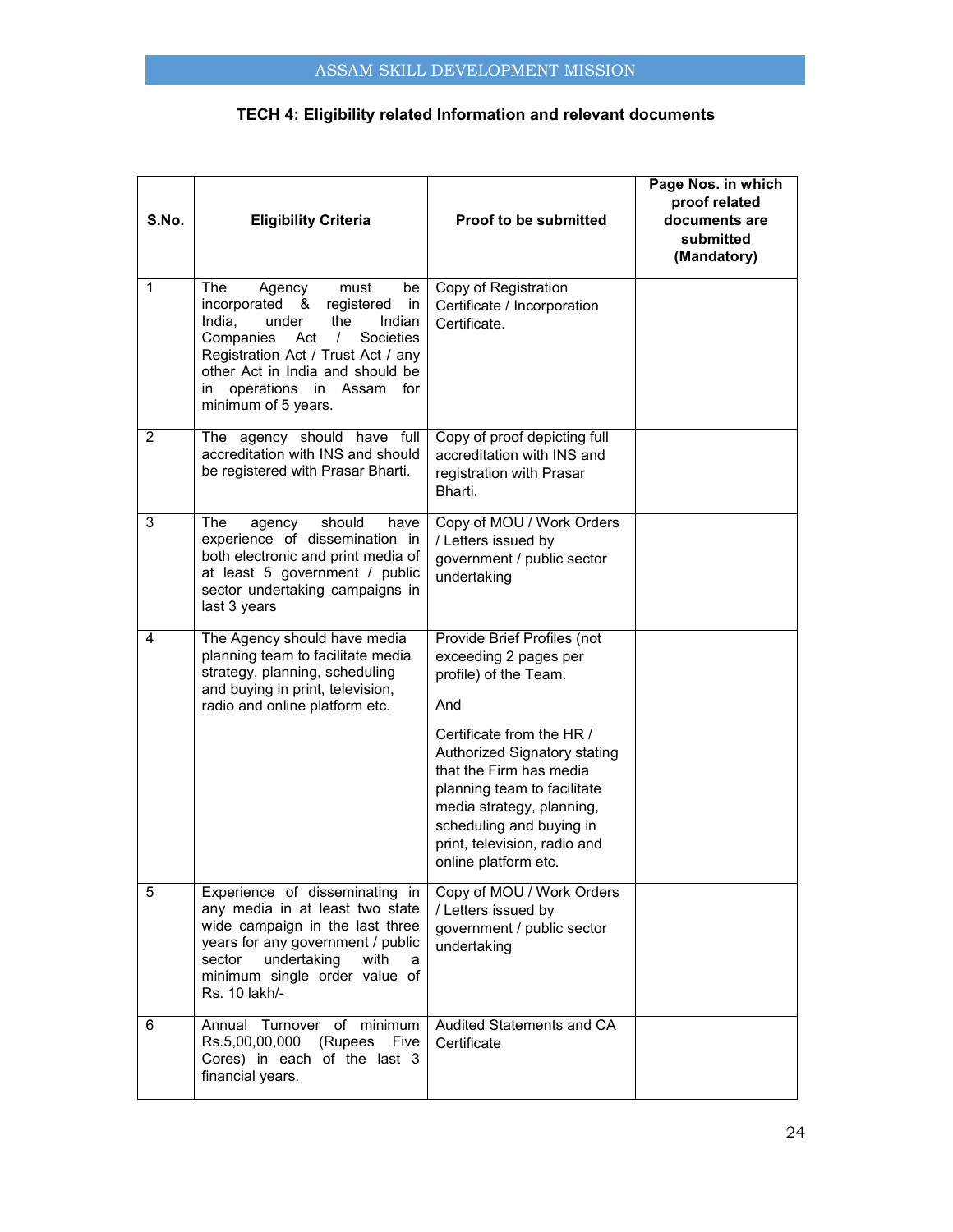## ASSAM SKILL DEVELOPMENT MISSION

| S.No.          | <b>Eligibility Criteria</b>                                                                                                                                                                                                             | <b>Proof to be submitted</b>                                                                                                                                                                                                                                                                                                          | Page Nos. in which<br>proof related<br>documents are<br>submitted<br>(Mandatory) |
|----------------|-----------------------------------------------------------------------------------------------------------------------------------------------------------------------------------------------------------------------------------------|---------------------------------------------------------------------------------------------------------------------------------------------------------------------------------------------------------------------------------------------------------------------------------------------------------------------------------------|----------------------------------------------------------------------------------|
| $\overline{7}$ | The registered office of the firm<br>should be in Guwahati, Assam<br>with state-of-the-art infrastructure                                                                                                                               | Copy of Registration<br>Certificate / Incorporation<br>Certificate.                                                                                                                                                                                                                                                                   |                                                                                  |
|                |                                                                                                                                                                                                                                         | <b>AND</b><br>Recent Photographs of<br>Infrastructure (Interiors and<br>Exteriors) - 5 photographs                                                                                                                                                                                                                                    |                                                                                  |
| 8              | The Creative<br>Agency should<br>have experience in designing of<br>creatives for print, outdoor media,<br>print collaterals and production of<br>TV & Radio advertisement for at<br>least 3 years in government and<br>public sectors. | Copy of MOU / Work Orders<br>/ Letters issued by<br>government / public sector<br>undertaking<br><b>AND</b><br>Relevant samples which<br>suffice the condition                                                                                                                                                                        |                                                                                  |
| 9              | Creative Agency should<br>The<br>have ability to write scripts in<br>English, Assamese & Bengali                                                                                                                                        | Relevant samples which<br>suffice the condition                                                                                                                                                                                                                                                                                       |                                                                                  |
| 10             | Empanelment as creative agency<br>with minimum 5 (five) nos. of<br>government and public sector<br>undertakings during last five<br>years.                                                                                              | Documentary proof depicting<br>Empanelment as creative<br>agency with minimum 5 (five)<br>nos. of government and<br>public sector undertakings<br>during last five years.                                                                                                                                                             |                                                                                  |
| 11             | The creative agency should have<br>qualified<br>in-house<br>manpower<br>consisting of commercial artists &<br>graphic designers and adequate<br>infrastructure to take up<br>assignments on its own.                                    | Provide Brief Profiles (not<br>exceeding 2 pages per<br>profile) of the Team.<br>And<br>Certificate from the /<br>Authorized Signatory stating<br>that the Firm has in-house<br>qualified manpower<br>consisting of commercial<br>artists & graphic designers<br>and adequate infrastructure<br>to take up assignments on its<br>own. |                                                                                  |
| 12             | Agency should have done at<br>least 3 TVCs / radio jingle for<br>government/ public sector.                                                                                                                                             | Copy of MOU / Work Orders<br>/ Letters issued by<br>government / public sector<br>undertaking<br><b>AND</b>                                                                                                                                                                                                                           |                                                                                  |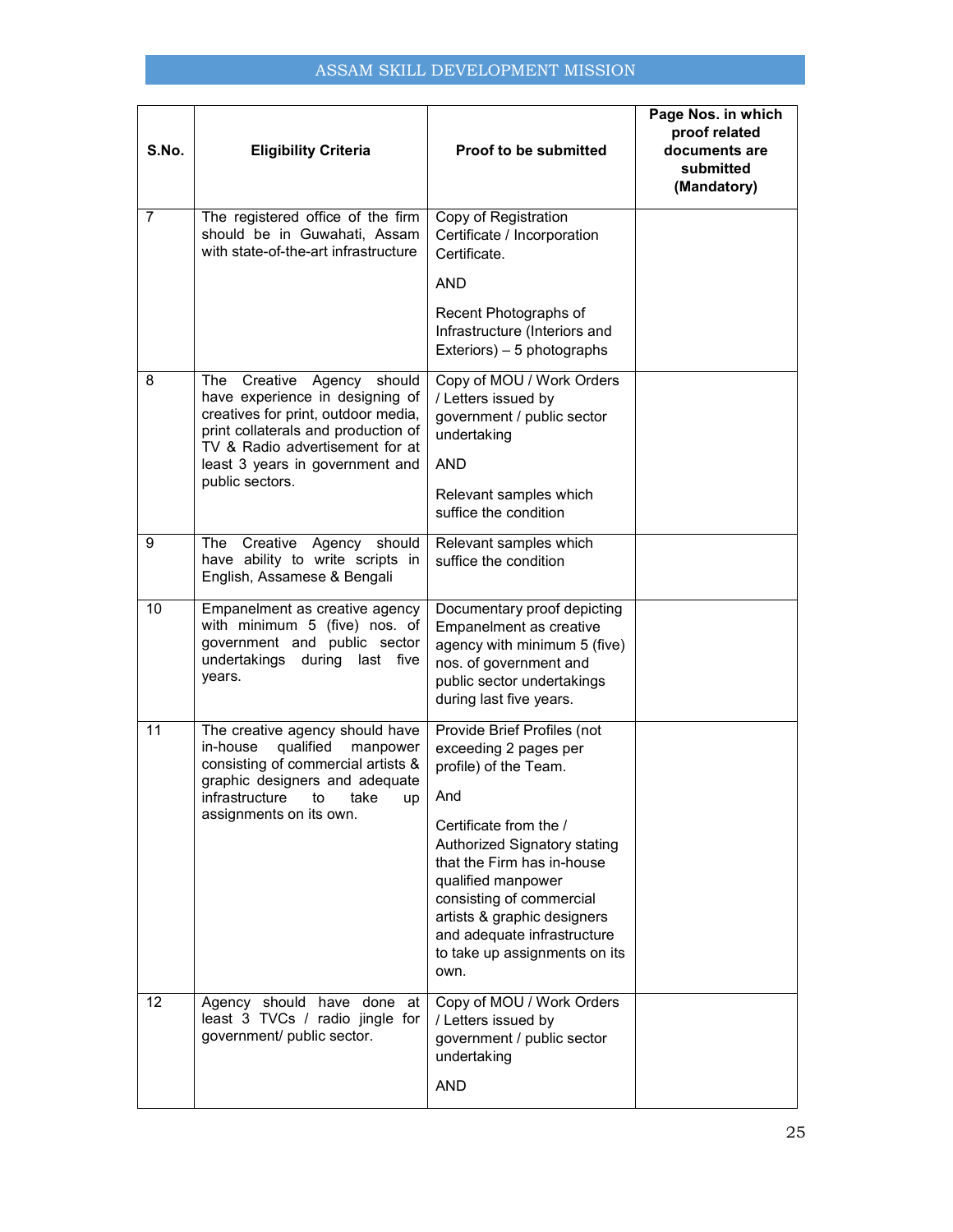## ASSAM SKILL DEVELOPMENT MISSION

| S.No. | <b>Eligibility Criteria</b>                                                                                                      | Proof to be submitted                                                                                                                                          | Page Nos. in which<br>proof related<br>documents are<br>submitted<br>(Mandatory) |
|-------|----------------------------------------------------------------------------------------------------------------------------------|----------------------------------------------------------------------------------------------------------------------------------------------------------------|----------------------------------------------------------------------------------|
|       |                                                                                                                                  | Relevant samples in terms of<br>scripts and plans which<br>suffice the condition                                                                               |                                                                                  |
| 13    | Experience of designing at least<br>state wide print<br>media<br>3<br>campaign for government/ public<br>sector.                 | Copy of MOU / Work Orders<br>/ Letters issued by<br>government / public sector<br>undertaking<br><b>AND</b><br>Relevant samples which<br>suffice the condition |                                                                                  |
| 14    | The Agency should not have<br>been barred by ant PSU / Govt<br>Dept. in doing business with<br>them. (Please submit declaration) | Certificate signed and<br>stamped by the Authorized<br>Signatory                                                                                               |                                                                                  |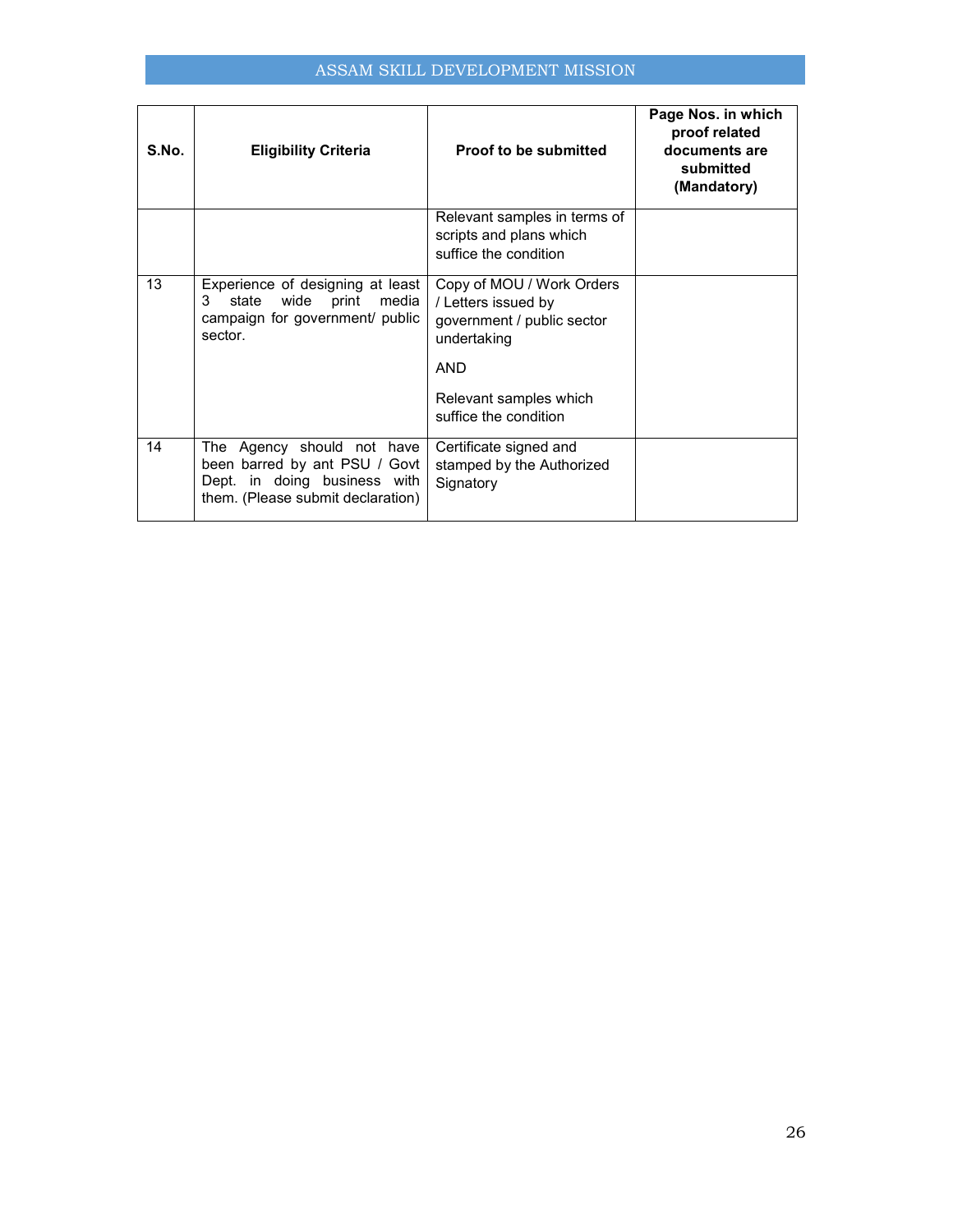# **FORMATS FOR PROPOSAL SUBMISSION (PART B)**

**(Technical Scoring Criteria)**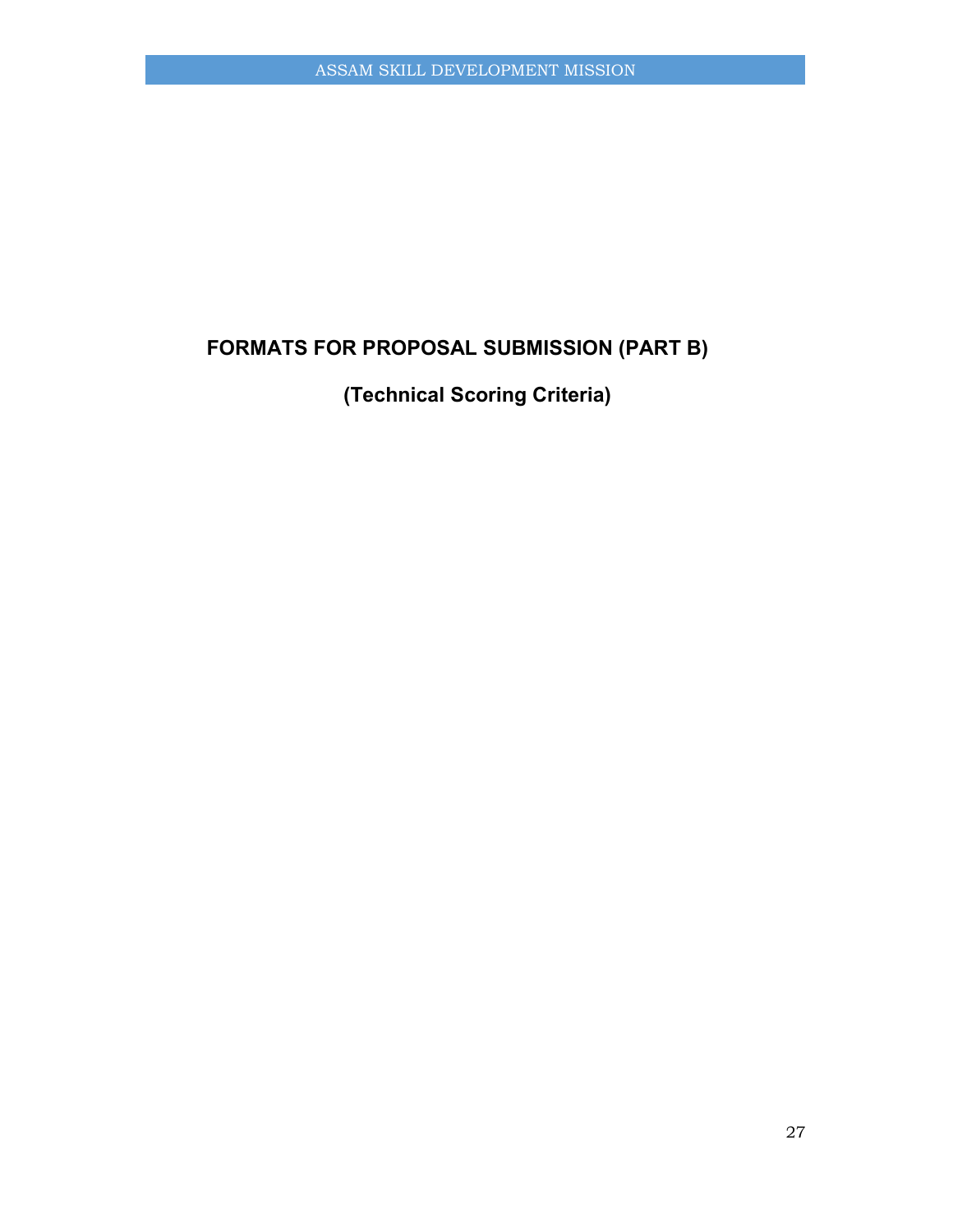## **TECH 5: Technical Scoring Criteria**

| SI. No.        | <b>Evaluation Criteria</b>                                                                                                                                                                         | <b>Maximum</b><br><b>Marks</b><br><b>Allotted</b> | Self-<br><b>Assessment</b><br>(Assign<br>Marks) | Proof to be submitted                                                                                                                                          | Page Nos.<br>in which<br>proof is<br>submitted<br>(Mandatory) |
|----------------|----------------------------------------------------------------------------------------------------------------------------------------------------------------------------------------------------|---------------------------------------------------|-------------------------------------------------|----------------------------------------------------------------------------------------------------------------------------------------------------------------|---------------------------------------------------------------|
| 1              | Number of years of<br>operation<br>$(i)$ 5-8 years: 5 marks                                                                                                                                        | $\overline{10}$                                   |                                                 | Copy of Registration<br>Certificate / Incorporation<br>Certificate                                                                                             |                                                               |
| $\overline{2}$ | $(ii) >8$ years: 10 marks<br>Number of creative team<br>members<br>$(iv)$ 0 to 3 nos. 5 marks<br>$(v)$ More than 3 nos. 10<br>marks                                                                | $\overline{10}$                                   |                                                 | <b>Brief Profiles (not</b><br>exceeding 2 pages)<br><b>AND</b><br>Certificate from the                                                                         |                                                               |
| $\overline{3}$ | <b>Number of Media</b><br><b>Experts</b><br>(vi) $0$ to $2$ nos. 5 marks<br>More than 2 nos. 10<br>marks                                                                                           | 10                                                |                                                 | <b>Authorized Signatory</b><br><b>Brief Profiles (not</b><br>exceeding 2 pages)<br><b>AND</b><br>Certificate from the<br><b>Authorized Signatory</b>           |                                                               |
| 4              | <b>Number of Newspaper</b><br>creatives designed for<br><b>Central/State</b><br>Department/PSU during<br>the last 5 years:<br>(i) 20-30: 5 marks<br>(ii) 31-40: 7 marks<br>$(iii) > 40$ : 10 marks | $\overline{10}$                                   |                                                 | Copy of MOU / Work<br>Orders / Letters issued by<br>government / public sector<br>undertaking<br><b>AND</b><br>Relevant samples which<br>suffice the condition |                                                               |
| 5              | <b>Number of creatives</b><br>designed for<br>Brochure/Leaflet/Banner.<br>$(i)$ 5-10: 3 marks<br>(ii) 11-15: 5 marks                                                                               | 5                                                 |                                                 | Relevant proof along with<br>samples which suffice the<br>condition                                                                                            |                                                               |
| 6              | <b>Number of Production of</b><br><b>AV (for TV Commercials</b><br>/ Social media) / Radio<br><b>Jingles</b><br>$(i)$ 0-5: 5 marks<br>(ii) 06-10: 10 marks                                         | $\overline{10}$                                   |                                                 | Relevant proof along with<br>samples which suffice the<br>condition                                                                                            |                                                               |
| 5              | Number of campaign<br>handled in both<br>electronic and print<br>media within last 3 years<br>$(i)$ 0-5: 10 marks<br>(ii) 06-10: 15 marks                                                          | 15                                                |                                                 | Relevant proof along with<br>samples which suffice the<br>condition                                                                                            |                                                               |
| 6              | <b>Number of Social Media</b><br>campaign handled within<br>last 3 years<br>$(i)$ 0-05: 5 marks<br>(ii) 06-10: 10 marks                                                                            | 10                                                |                                                 | Relevant proof along with<br>samples which suffice the<br>condition                                                                                            |                                                               |
| $\overline{7}$ | <b>Presentation: Parameters</b><br>to be judged-Creative,<br>understanding of ASDM<br>operations, Strategy.<br>$(ii)$ 20 marks                                                                     | $\overline{20}$                                   |                                                 | <b>NA</b>                                                                                                                                                      | <b>NA</b>                                                     |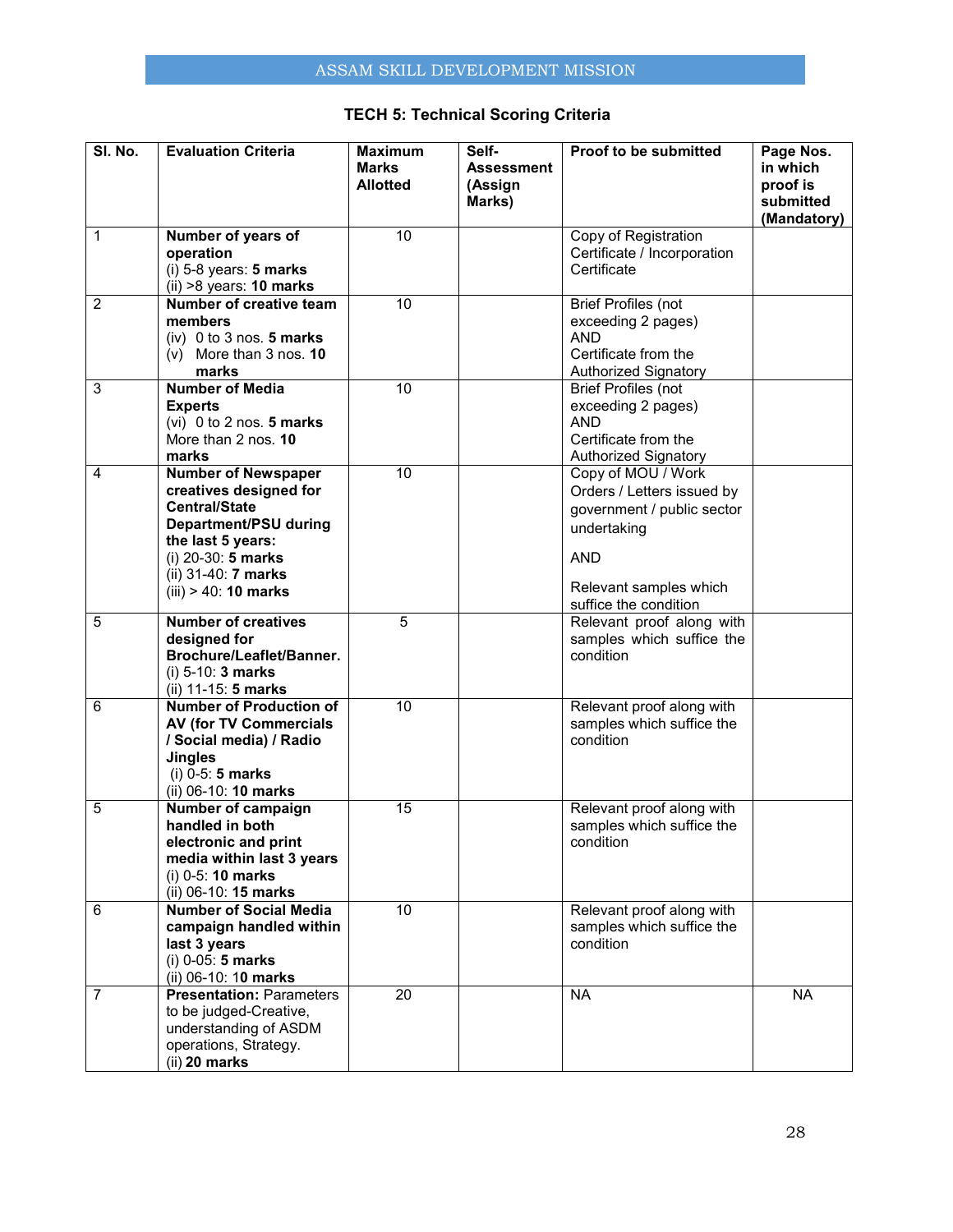**PART C – Financial Proposal Formats (Submit in a Sealed Envelope)**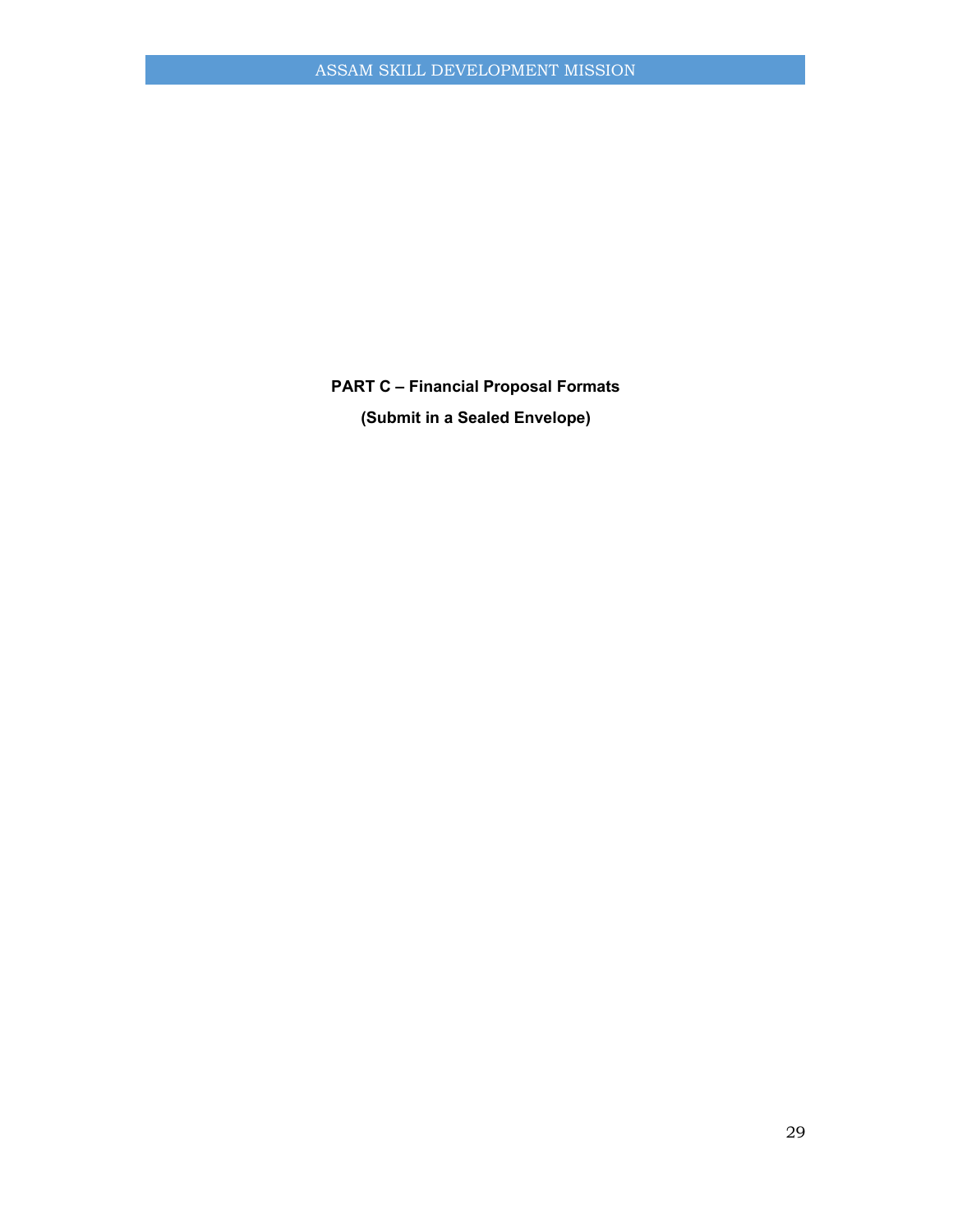## **FIN 1 – Financial Proposal Submission Form**

TO: **Mission Director**  Assam Skill Development Mission Nayantara Building 5th Floor, Six Mile Guwahati – 781022

Dear Sir,

Subject: Selection of a Public Relation Agency for Assam Skill Development Mission

We, the undersigned, offer to provide the services for the above project in accordance with the RFP No. the RFP No. the RFP No. and the Stated  $\sim$  / 2017. Our Financial Proposal is for the sum of Rs **the sum of Rs** (in figures) (Amount in words) exclusive of taxes.

Our Financial Proposal shall be binding upon us subject to any modifications resulting from contract negotiations, up to the expiration of the validity period of the Proposal.

We undertake that in competing for and, if the award is made to us, in executing the above services, we will strongly observe the laws against fraud and corruption in force in India namely "Prevention of Corruption Act 1988".

The price is all inclusive of Travel (local & domestic), boarding & lodging, Insurance, ICT Infrastructure, per-diem, office rentals, communication expenses and any other out of pocket expense that we have to incur as part of the project.

We understand that you are not bound to accept any Proposal you receive and may reject any or all proposal without assigning any reason for the same.

Yours sincerely,

Authorized Signatory:

Name and Title of Signatory:

Name of Firm:

Location:

Date: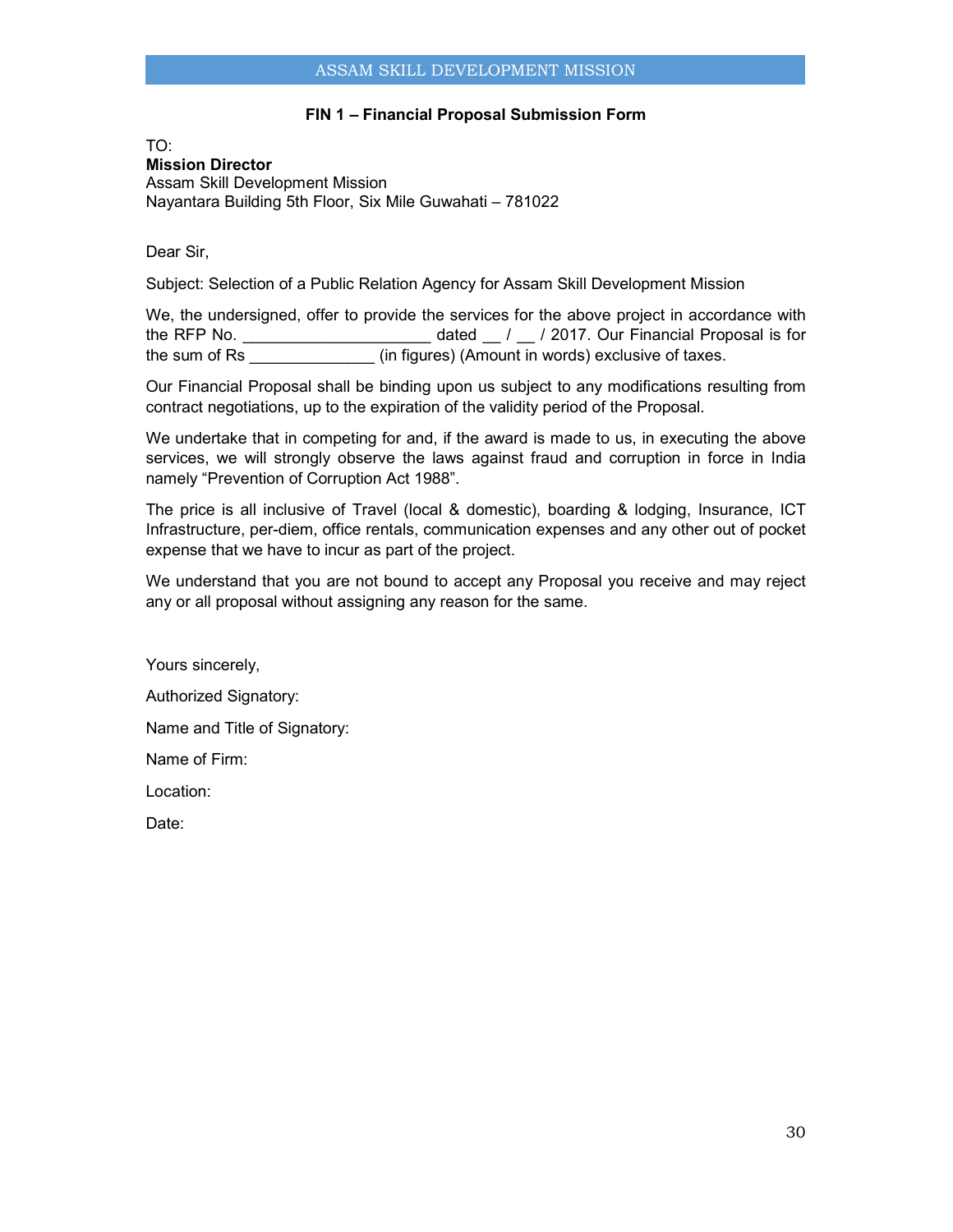## **FIN 2 – Financial Proposal Submission Form**

## **This rate-card will be valid for full term of the contract (12 months)**

| SI.<br>No.   | Size of the Design (approx.)                                                             | Size/ Duration/Quantity.                                                     | <b>Unit Cost</b> |
|--------------|------------------------------------------------------------------------------------------|------------------------------------------------------------------------------|------------------|
| 1.           | <b>Print Media</b>                                                                       |                                                                              |                  |
| A            | Designing of creatives for<br>Newspapers                                                 | 1                                                                            |                  |
| B            | Designing of creatives for Hoardings<br>/ Banners / Standee / Backdrop etc.              | 1                                                                            |                  |
| C            | Designing of creatives for Leaflets /<br>Poster                                          | 1                                                                            |                  |
| D            | Designing of creatives for<br>Brochures/ Booklet (Cover Pages)                           | 1 format of 4 pages                                                          |                  |
| Е            | Layout for Brochures (Inside pages)                                                      | 1 format of 4 pages                                                          |                  |
| F.           | Modification /adaptation                                                                 | 1                                                                            |                  |
| 2.           | <b>Electronic Media</b>                                                                  |                                                                              |                  |
|              |                                                                                          | 30 Seconds                                                                   |                  |
| A            | Production of Audio Visual for TV<br>Commercials & Social Media                          | 60 seconds                                                                   |                  |
|              |                                                                                          | 120 seconds                                                                  |                  |
| B            | Production cost of abridged version<br>of the above                                      | 1                                                                            |                  |
| $\mathsf{C}$ | Production of Radio Jingles/Spots                                                        | 30 seconds                                                                   |                  |
| D            | Production cost of abridged version<br>of the above                                      | 1                                                                            |                  |
| 3.           | <b>Dissemination in Print Media</b>                                                      | <b>DIPR rates of major</b><br>newspapers to be quoted                        |                  |
| 4.           | <b>Dissemination in Broadcast</b><br><b>Media</b>                                        | <b>DIPR rates of major local</b><br>satellite channels to be<br>quotea       |                  |
| 5.           | <b>Dissemination in Radio</b>                                                            | <b>DIPR rates of major local</b><br>satellite Radio channels to<br>be quoted |                  |
| 6.           | <b>Digital Media /Social Media</b>                                                       |                                                                              |                  |
| A            | Retainer Charges including SEO,<br>SMO, ORM, and managing social<br>media accounts/pages | Monthly                                                                      |                  |
| B            | Micro Site/Landing Page along with<br>shared hosting                                     | 1                                                                            |                  |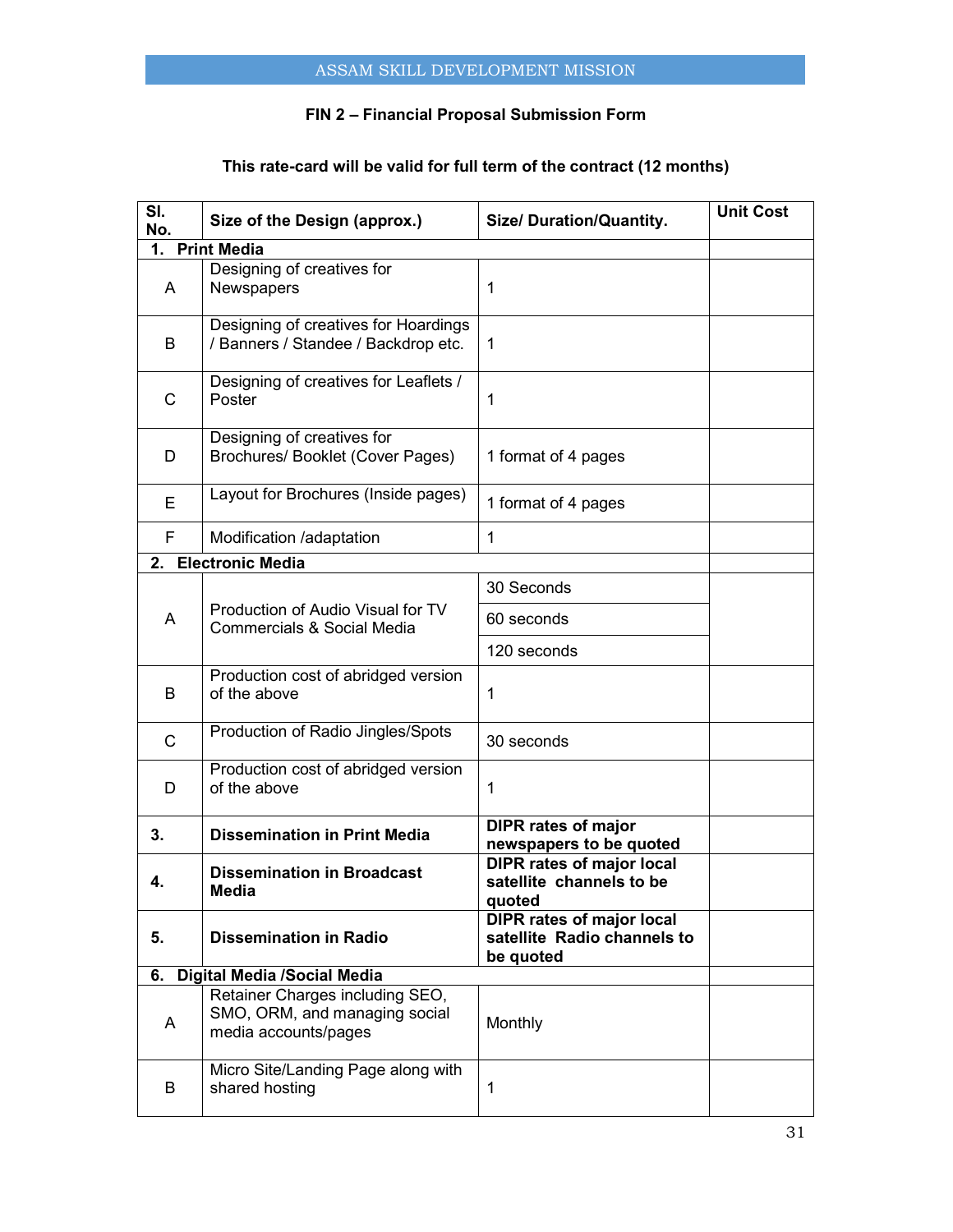## ASSAM SKILL DEVELOPMENT MISSION

| SI.<br>No. | Size of the Design (approx.)                                                                                 | <b>Size/ Duration/Quantity.</b> | <b>Unit Cost</b> |
|------------|--------------------------------------------------------------------------------------------------------------|---------------------------------|------------------|
| C          | <b>Online Reputation Management</b>                                                                          | Monthly                         |                  |
|            | <b>Content Development</b>                                                                                   | Per article                     |                  |
| E.         | Fees for placing advertisements on<br>Facebook, Google, YouTube, SMS,<br>etc over actual advertisement spend | Percentage                      |                  |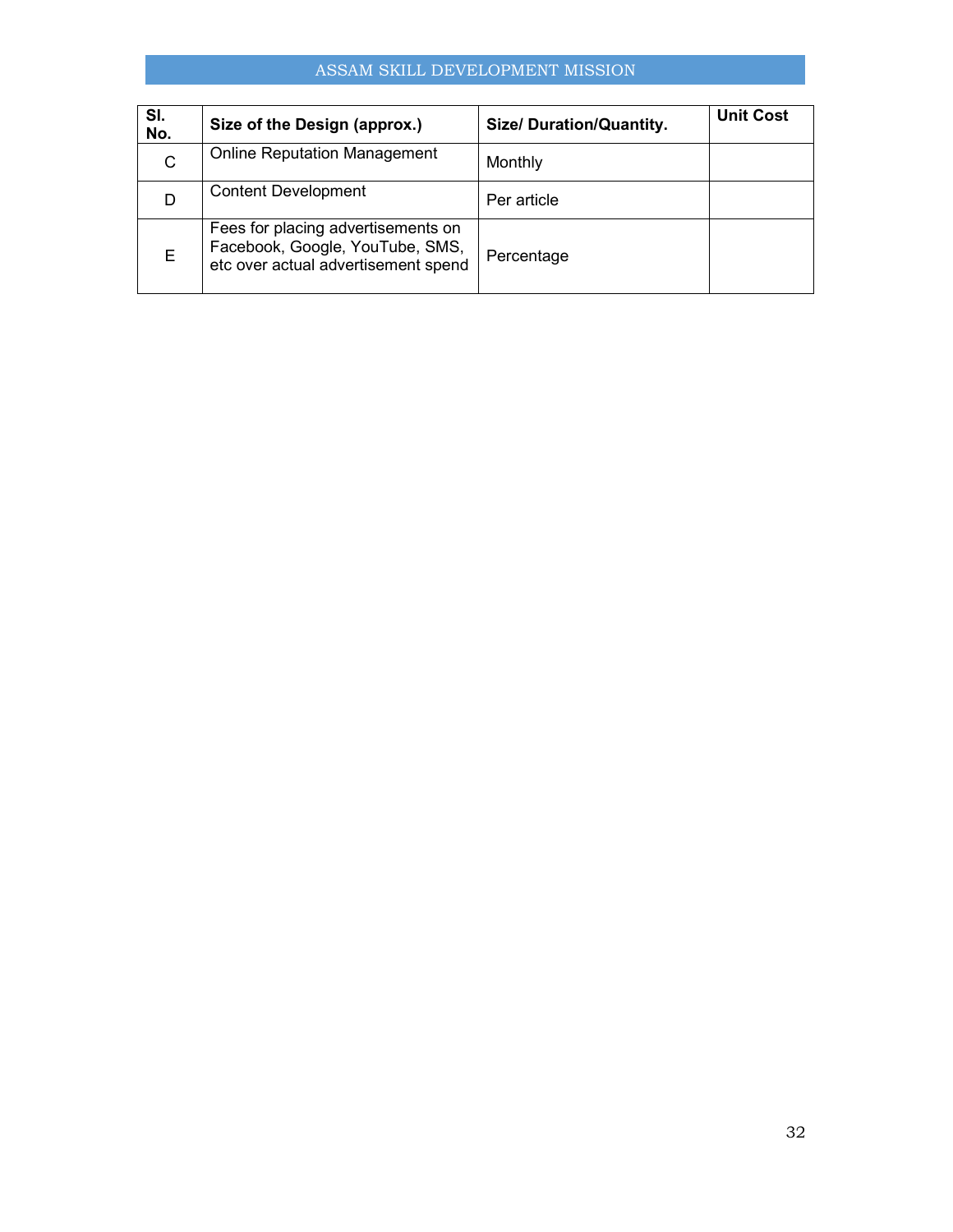## **FORMAT FOR PERFORMANCE GUARANTEE**

## **(cont. in next page)**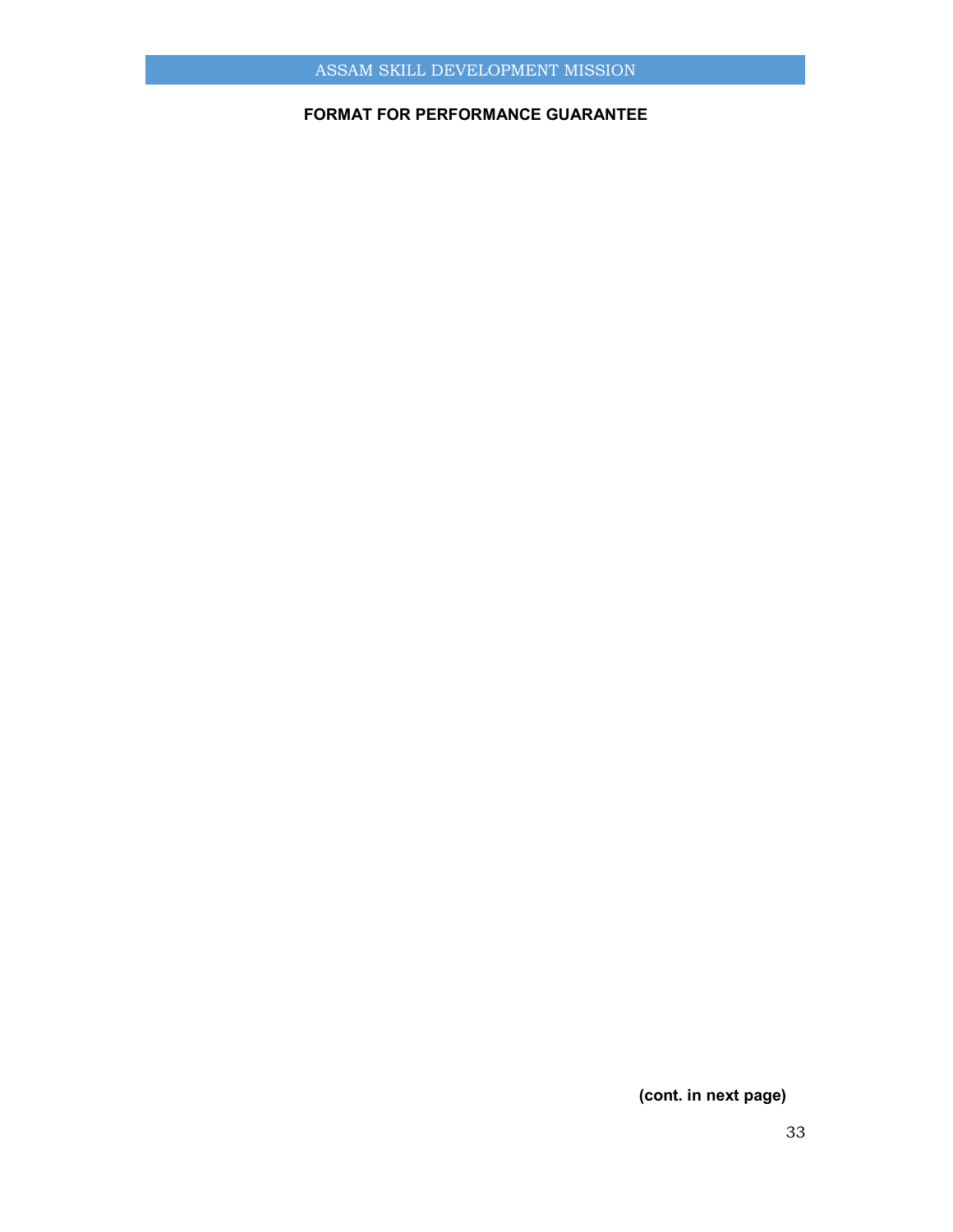To

Mission Director Assam Skill Development Mission Six Mile Guwahati

WHEREAS (hereinafter called "the Private Training Partner"), in pursuance of your Letter No. \_\_\_\_\_\_\_\_\_\_\_\_\_\_\_\_(refer Letter of Invitation) dated \_\_\_\_\_\_\_ to provide the services as mentioned in the Scope of Work in the RFP No. Assam Skill Development Mission, Government of Assam on terms and conditions set forth in the said letter. Assam Skill Development Mission, Government of Assam on terms and conditions set forth<br>in the said letter.<br>AND WHEREAS it has been stipulated by you in the said letter that the Agency shall furnish (hereinafter called "the Private Training Partner"), in pursuance of<br>
The Core of Work in the RFP No. to<br>
private to provide the Scope of Work in the RFP No.<br>
private the Agency stipulated by you in the said letter that th

you with a Bank Guarantee issued by a Scheduled Commercial Bank - (NAME OF THE BANK) for the sum specified therein as security for compliance with his obligations in<br>accordance with the terms and conditions set forth in the said letter; accordance with the terms and conditions set forth in the said letter:

| AND WHEREAS                                                    | (BANKNAME AND | REGISTERED |
|----------------------------------------------------------------|---------------|------------|
| ADDRESS) have agreed to give the Agency such a Bank Guarantee; |               |            |

NOW THEREOF we hereby affirm that we are the Guarantor and responsible to you, on<br>behalf of the Agency up to a total of \_\_\_\_\_\_\_\_\_\_\_\_\_\_\_\_\_\_\_\_\_ behalf of the Agency (Rupees\_\_\_\_\_\_\_\_\_\_\_\_\_\_\_\_\_amount in words), such sum being payable in Indian Rupees, and we undertake to pay you, upon your first written demand and without cavil or argument, any sum or sums within the limits of Rs. \_\_\_\_\_\_\_\_\_\_\_\_\_\_\_ as aforesaid without your needing to prove or to show grounds or reasons for your demand for the sum specified therein. amount in words), such sum being payable in Indian Rupees,<br>to pay you, upon your first written demand and without cavil or argument,<br>within the limits of Rs. \_\_\_\_\_\_\_\_\_\_\_\_\_\_ as aforesaid without your needing to al Bank - (NAME OF THE<br>nce with his obligations in<br>er;<br>EXECTERED<br>tee;<br>and responsible to you, on<br>f<br>payable in Indian Rupees,<br>d without cavil or argument,<br>aid without your needing to<br>n specified therein.<br>bt from the Agency

prove or to show grounds or reasons for your demand for the sum specified therein.<br>We hereby waive the necessity of your demanding the said debt from the Agency presenting us with the demand.

We further agree that no change or addition to or other modification of the terms of the Agreement or of the services to be performed there under or of any of the Agreement We further agree that no change or addition to or other modification of the terms of the<br>Agreement or of the services to be performed there under or of any of the Agreement<br>documents which may be made between you and the A from any liability under this guarantee, and we hereby waive notice of any such change, addition or modification. ee that no change or addition to or other modification of the terms of the<br>of the services to be performed there under or of any of the Agreement<br>ch may be made between you and the Agency shall in any way release us<br>ificat

The liability of the Bank under this Guarantee shall not be affected by any change in the constitution of the Agency or of the Bank.

Notwithstanding anything contained herein before, our liability under this guarantee is restricted to Rs. \_\_\_\_(Rupees \_\_\_\_\_\_\_\_\_\_\_ amount in words) and the guarantee shall remain valid till date of agreement). Unless a claim or a demand or a request for extension made upon us on or before \_\_\_\_\_\_\_\_\_\_\_\_\_\_(date to be specified) all our liability under this guarantee shall cease. \_\_\_\_\_\_\_\_\_\_\_\_\_\_\_\_\_(date to be specified – at least 24 months from the